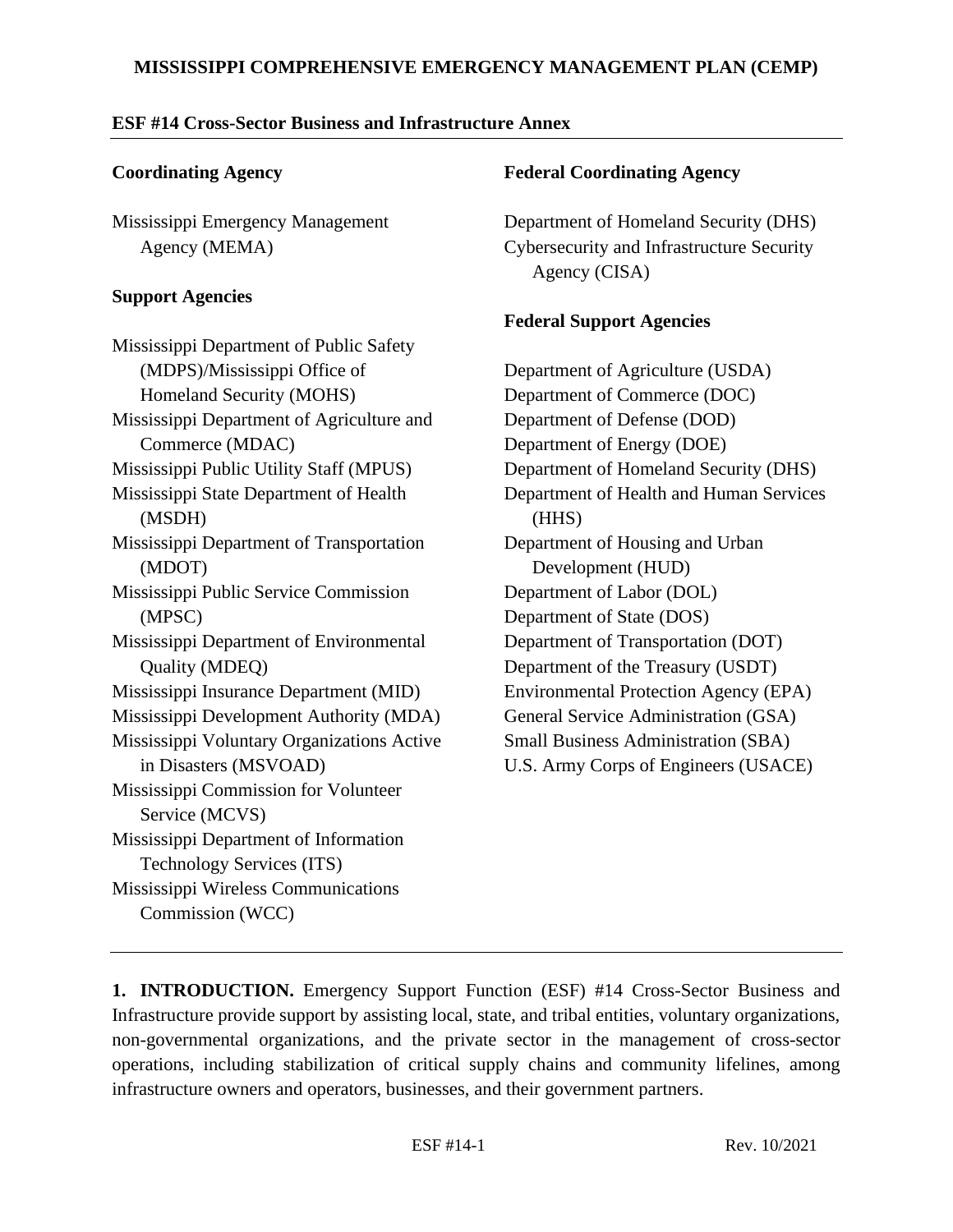**a. Purpose.** ESF #14 describes how the state will partner with business and industry to coordinate actions that will provide immediate and short-term assistance for the needs of business, industry, and economic stabilization. ESF #14 will also identify business and industry resources to support emergency response and recovery activities.

The success of this effort requires the coordination, pooling, and networking of both available and obtainable resources provided by state agencies, local government entities, voluntary organizations, and the private sector.

The term "obtainable" means other necessary resources that must be acquired through contract, lease, purchase, mutual aid agreements, or otherwise from outside the inventory or control of participating agencies. These resources may be in such forms as facilities, personnel, equipment, materials, supplies, consulting services, easements, rights-of-way, technical assistance, or others.

**b. Scope.** ESF #14 provides an avenue to the state government for information sharing and coordination, including requests for assistance in situations in which private sector organizations do not have a designated ESF, sector partner, or other mechanisms for coordination. ESF #14 connects the private sector to operational programs and functions, as needed. It does not duplicate or undermine the coordination mechanisms among other ESFs and their respective sector partners; instead, ESF #14 facilitates cross-sector integration and includes sectors and industries not otherwise represented by the other ESFs.

The four primary activities encompassed within the scope of ESF #14 include:

**(1)** Coordinate with business and industry partners to facilitate private sector support to response and recovery operations;

**(2)** Identify immediate and short-term recovery assistance to business and industry partners;

**(3)** Facilitate communication between business and industry partners and the local, tribal, and state emergency management organizations;

**(4)** Assist with economic damage assessments for impacted areas.

ESF #14 does not address efforts to support business and industry partners in continuity planning efforts which is managed through ongoing preparedness activities. ESF #14 also does not address protection and prevention activities for critical infrastructure and key resources (CIKR).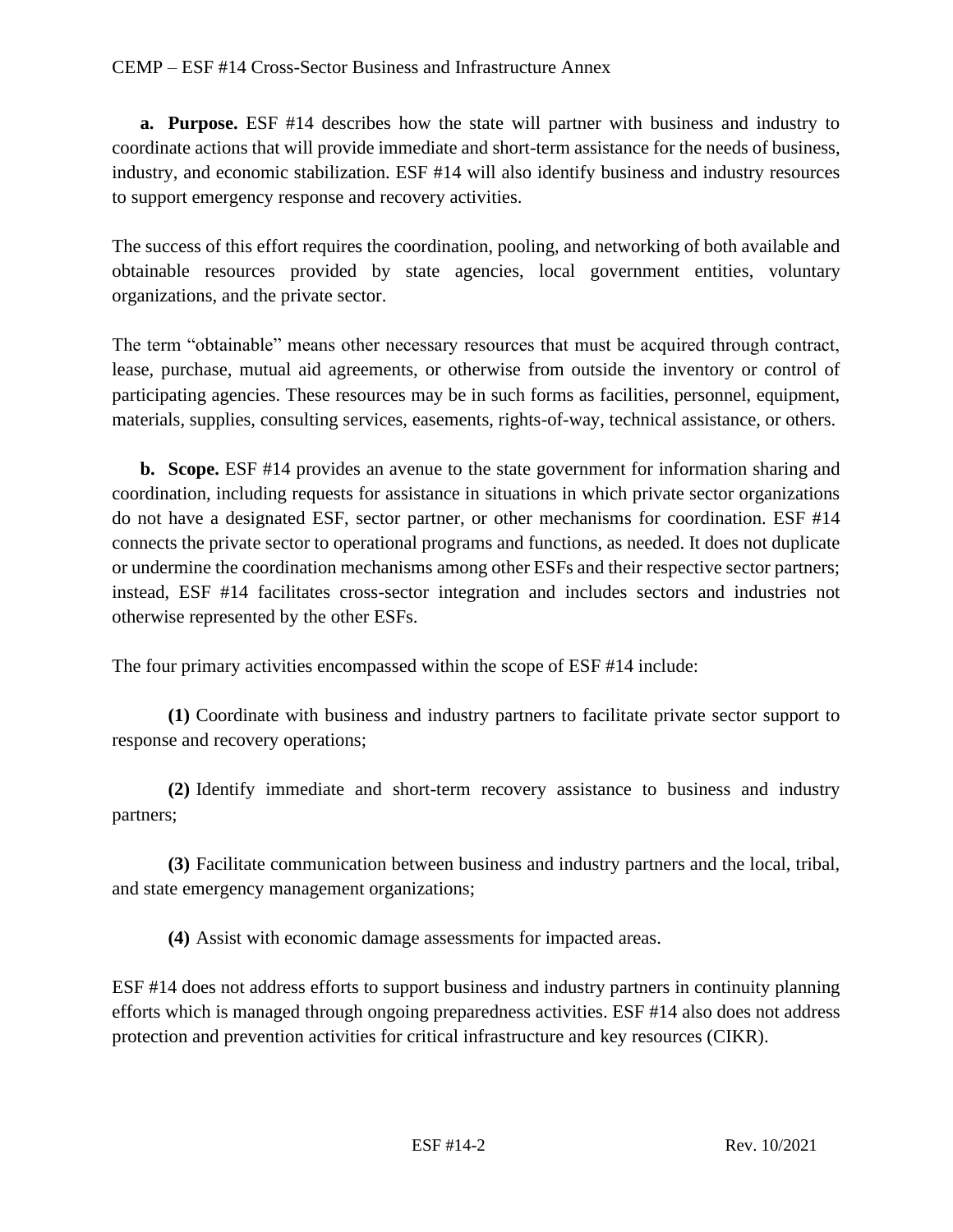**c. Intended Outcomes.** ESF #14 provides unique services to enhance response operations. ESF #14 is a platform that engages the private sector, leverages existing resources and capabilities within the affected community, and provides analytical capabilities focused on interdependencies. These activities support other existing federal and state procedures. ESF #14 will benefit both the private and public sectors during the incident response in a variety of ways:

**(1)** Community lifelines are stabilized to maximize the number of survivors who have access to essential services and are enabled by businesses that maintain continuity of operations and emergency services.

**(2)** Private and public sector operations are effectively synchronized to stabilize community lifelines to address interdependencies among lifeline and critical function systems.

**(3)** Infrastructure owners and operators, businesses, and government agencies work in unison to prevent or mitigate cascading failures across multiple sectors.

**(4)** Supply chains and distribution networks within and outside the affected area are stabilized to protect public health and safety, restore commercial functions, and reduce economic impacts.

**(5)** Degradation of critical infrastructure and supply chains that impact national security and the national economy are identified, prioritized, and addressed through coordination with all response partners.

**(6)** Agencies at all levels of government coordinate to eliminate redundant points of contact for businesses during cross-sector operations, minimize the risk of conflicting government guidance on response priorities, and channel information through relevant ESFs and SSAs.

**(7)** Government and critical infrastructure owners and operators ensure rapid stabilization at national security installations, ensuring those locations have the lifeline services necessary to support national security interests and functions.

**2. RELATIONSHIP TO THE WHOLE COMMUNITY.** The private sector plays a leading role in designing and executing the coordination functions and other priorities of private-public collaboration under ESF #14. The multi-sector nature of ESF #14 presents unique opportunities for whole community integration.

**a. Local, State, and Tribal Governments**. Cross-sector operations under ESF #14 follow the principle that incident response is locally executed, state-managed, and federally supported. Local, state, and tribal governments typically have close collaborative relationships with critical infrastructure in their respective jurisdictions, such as public and privately operated utilities.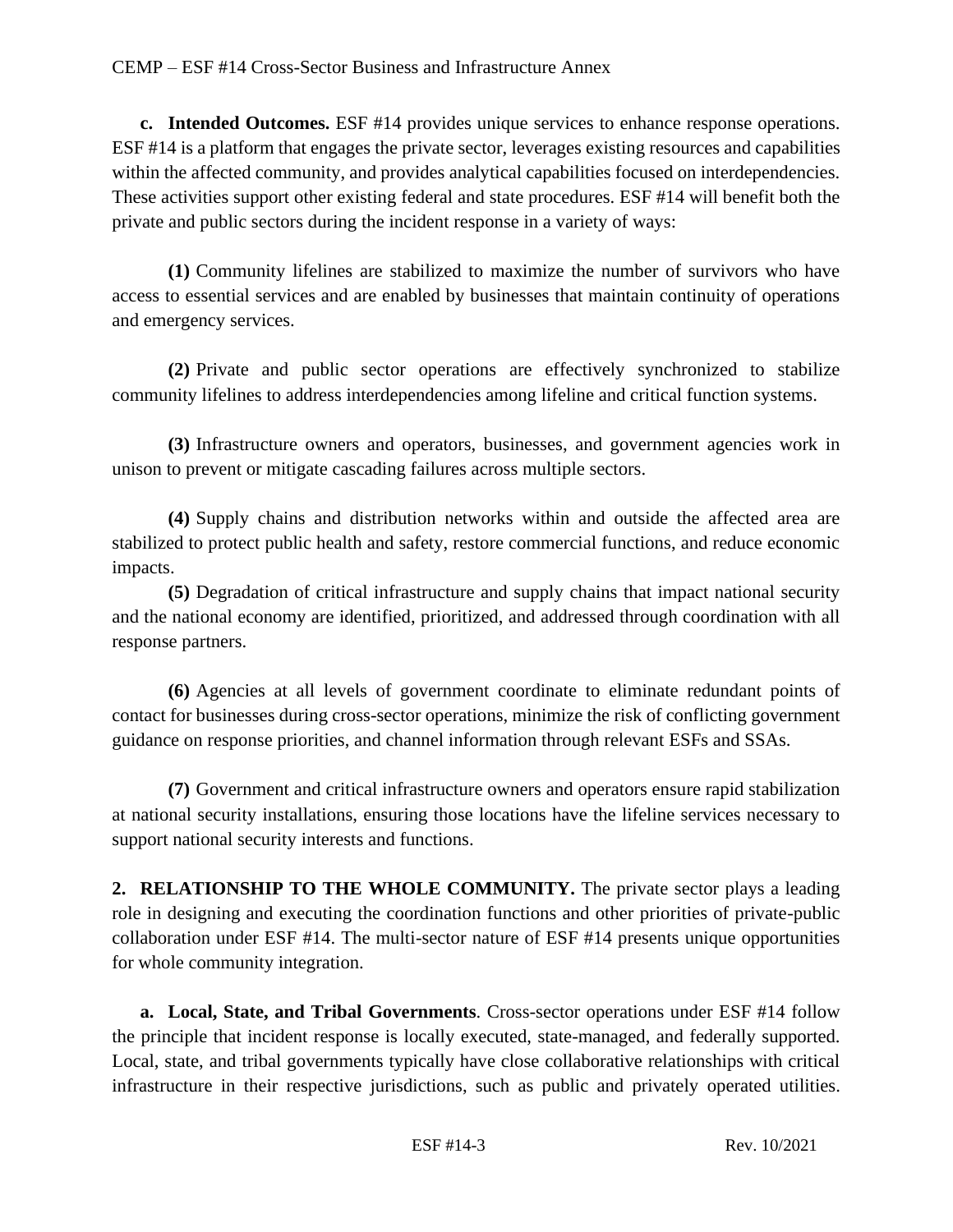Increasingly, businesses and critical infrastructure sectors essential for maintaining and stabilizing community lifelines are represented at fusion centers and Emergency Operations Centers (EOC) operated by the government, providing situational awareness to homeland security and emergency management officials. These collaborative relationships provide the foundation for coordinating cross-sector operations and enabling readiness through multi-sector planning and exercises that are supported, as appropriate, by federal and state agencies.

At the local, state, and tribal levels, information sharing and requests for assistance from the private sector are typically reviewed by impacted jurisdictions or within multiagency coordination centers, such as EOCs. Government partners should collaborate with their private sector partners to collect, assess, prioritize, and support private sector requirements consistent with applicable laws and regulations and with ESF #14 staff involvement, as needed. If local and state support assets are inadequate for meeting requests for assistance to stabilize community lifelines, states will forward requests to the federal government, consistent with the National Response Framework (NRF) and other sources of guidance.

Information received is reported to government coordinating agencies, including ESF #14, to disseminate, in coordination with ESF #15, to local, state, and tribal government stakeholders. This information sharing provides situational awareness to emergency management officials about the impact of disasters on the private sector and critical infrastructure. ESF #14 staff also provide analytical support to local, state, and tribal governments and their private sector partners to identify risks of cascading failures and critical nodes to stabilize before and during incidents.

**b. Private Sector/Non-Governmental Organizations.** The private sector includes for-profit and nonprofit organizations, formal and informal structures, commerce, and industries that comprise the national economy and are not part of a government structure. Non-Governmental Organizations (NGOs) are a distinct category of organizations within the private sector. They can include voluntary, ethnic, faith-based, veteran, disability, relief agencies, and animal welfare organizations, among others.

A growing number of infrastructure owners and operators are developing plans and coordination mechanisms to provide for voluntary, prioritized, cross-sector support. Businesses and utilities (private and public) collaborate with companies that offer supplies and services critical to their emergency operations. They develop plans to help those supply chains function in severe incidents. Many such initiatives also include participation by relevant Sector-Specific Agencies (SSAs) and other government entities. Together, these advances provide rapidly expanding opportunities for coordination within the private sector and offer an essential foundation for private-public coordination under ESF #14.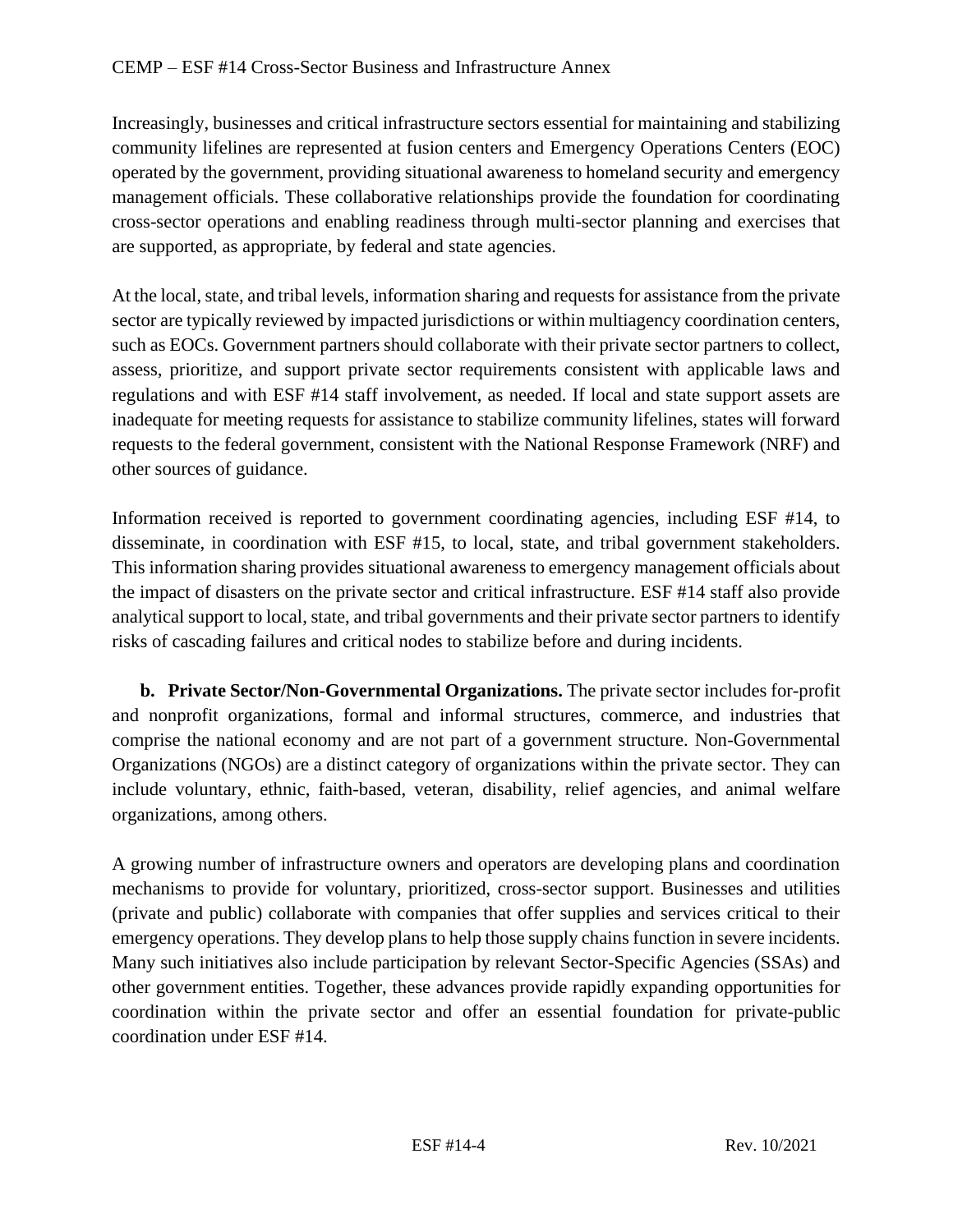ESF #14 serves as a point of contact during cross-sector operations for owners and operators that are not already engaged with a sector-specific ESF and minimizes the risk of conflicting government guidance on response priorities. In collaboration with agencies at all levels of government—including SSAs, other ESFs, and regulators—ESF #14 provides businesses, NGOs, and infrastructure owners and operators with an integrated "touch-point" to:

**(1)** Support private sector and cross-sector response operations consistent with the NRF, applicable laws, and other sources of guidance.

**(2)** Integrate analysis of requests for state and federal assistance to prevent cascading failures and assess the value of providing such assistance to ensure better-sustained stabilization of community lifelines and National Critical Functions.

**(3)** Obtain critical, current information needed to make decisions on employee safety and business continuity (e.g., road closures, debris clearance, infrastructure status, etc.).

**3. CORE CAPABILITIES AND ACTIONS.** The successful execution of cross-sector operations depends overwhelmingly on the resources possessed by infrastructure owners and operators and other commercial elements. Government agencies can support these partners in important ways by providing analytic products, conducting more traditional missions such as road clearing and debris removal, and through other means such as regulatory relief and synchronizing operational priorities. Ultimately, private companies and public utilities are responsible for identifying the capabilities needed to stabilize their systems, in addition to their primary responsibility for conducting their emergency operations when incidents occur.

ESF #14 also provides important opportunities for integrating and aligning public and private sector efforts to identify priorities for developing improved capabilities that support cross-sector operations. For example, as part of a broader attack on U.S. critical infrastructure, adversaries may seek to disrupt communications systems businesses and government agencies typically use to communicate with each other. Successful execution of cross-sector operations will depend on continued progress in developing survivable communications systems to facilitate public-private sector communications in catastrophic incidents, tools for shared situational awareness in severely disrupted environments, and other initiatives being led by the private sector and their government partners. ESF #14 enables these collaborative efforts to fit within a broader, prioritized framework for identifying required capabilities.

This section outlines the ESF roles aligned to core capabilities. The following table lists the response core capabilities ESF #14 most directly supports and the related ESF #14 actions. Though not listed in the table, all ESFs, including ESF #14, support the following core capabilities: Planning, Operational Coordination, and Public Information and Warning.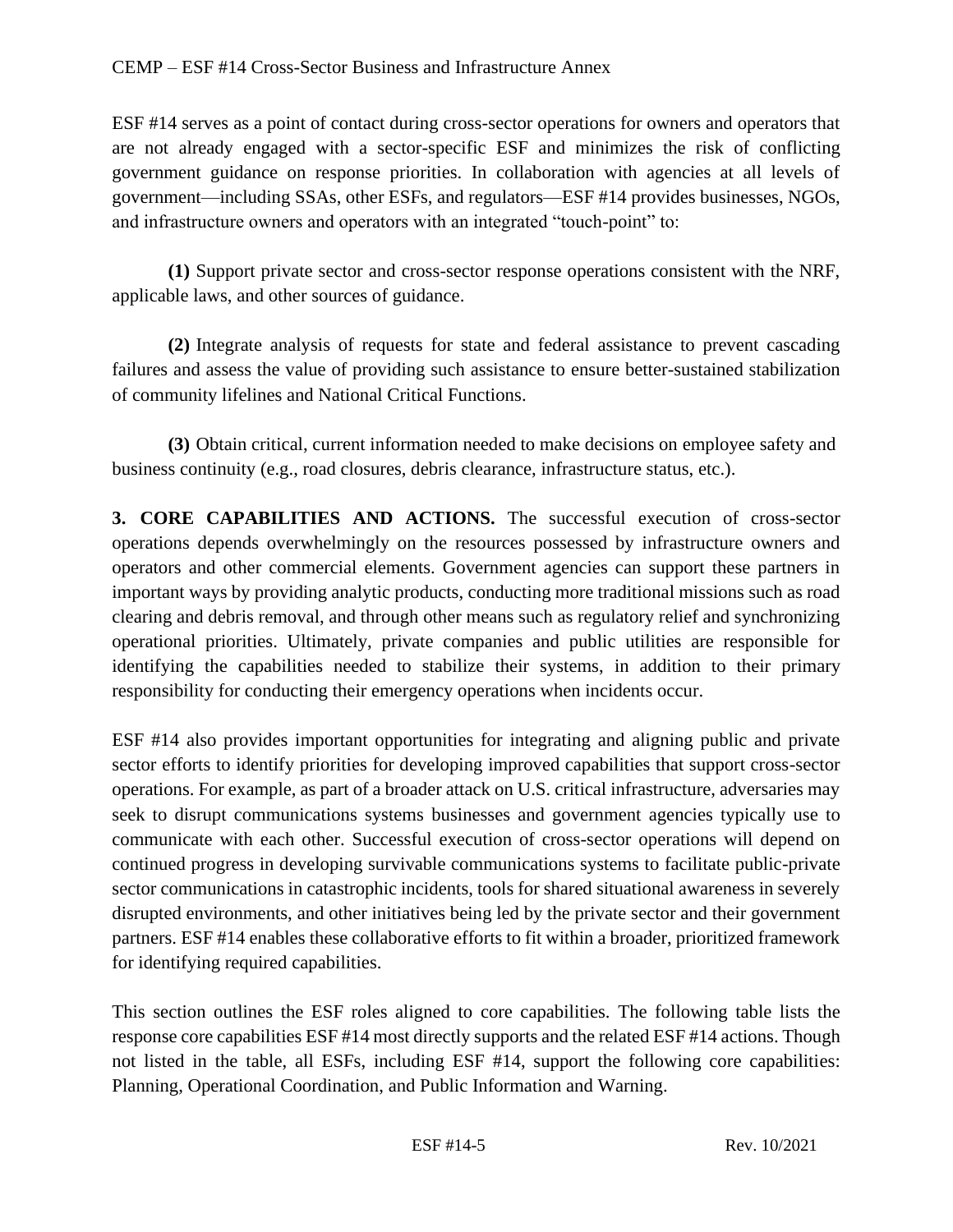| <b>Core Capability</b>        | <b>ESF #14 - Cross-Sector Business and Infrastructure</b>                                                                                                                                                                                                                                                                                                                                                                                                                                                                                                                                                                                                                                                                                                                                                                                                                                                                                                                                                                                                                                                                                                                                                                                                                                                                                                                                                                                                                                                                                                                                                                            |
|-------------------------------|--------------------------------------------------------------------------------------------------------------------------------------------------------------------------------------------------------------------------------------------------------------------------------------------------------------------------------------------------------------------------------------------------------------------------------------------------------------------------------------------------------------------------------------------------------------------------------------------------------------------------------------------------------------------------------------------------------------------------------------------------------------------------------------------------------------------------------------------------------------------------------------------------------------------------------------------------------------------------------------------------------------------------------------------------------------------------------------------------------------------------------------------------------------------------------------------------------------------------------------------------------------------------------------------------------------------------------------------------------------------------------------------------------------------------------------------------------------------------------------------------------------------------------------------------------------------------------------------------------------------------------------|
| <b>Infrastructure Systems</b> | Uses risk management principles to identify vulnerabilities in<br>٠<br>critical infrastructure, such as cross-sector interdependencies,<br>and recommends mitigation actions.<br>Serves as a state point of contact and relevant SSAs and ESFs<br>for critical infrastructure sectors and facilitates information<br>sharing with private and public-sector owners and operators<br>through sector-specific Information Sharing and Analysis<br>Centers (ISAC).<br>Facilitates coordination and collaboration with critical<br>infrastructure sectors through operational constructs outlined<br>in the NRF.<br>Tracks and coordinates requests for information and requests<br>for assistance from critical infrastructure owners and<br>operators.<br>Coordinates with critical infrastructure owners and operators<br>to identify resource requirements for stabilizing community<br>lifelines, including those required to respond to and recover<br>from a catastrophic event.<br>Consults with ESFs, SSAs, and critical infrastructure owners<br>and operators to identify and discuss priorities<br>for<br>system restoration and assistance,<br>infrastructure<br>and<br>accordingly advises local, state, tribal, territorial, insular area,<br>and federal authorities during an incident.<br>Identifies cross-sector interdependencies and conducts<br>assessments to inform stabilization efforts.<br>Identifies cascading effects of damaged critical infrastructure<br>and potential impacts to other sectors or community lifelines<br>within an affected area or in other regions that rely on<br>connected systems. |
| <b>Logistics and Supply</b>   | Analyzes risks, hazards, and vulnerabilities of cross-sector                                                                                                                                                                                                                                                                                                                                                                                                                                                                                                                                                                                                                                                                                                                                                                                                                                                                                                                                                                                                                                                                                                                                                                                                                                                                                                                                                                                                                                                                                                                                                                         |
| <b>Chain Management</b>       | interdependencies that may disrupt local, regional, or national<br>supply chains.                                                                                                                                                                                                                                                                                                                                                                                                                                                                                                                                                                                                                                                                                                                                                                                                                                                                                                                                                                                                                                                                                                                                                                                                                                                                                                                                                                                                                                                                                                                                                    |
|                               | Coordinates with business, industry, and critical infrastructure<br>$\bullet$<br>owners and operators to determine resource requirements and<br>how supply chain disruptions affect resource management<br>efforts.                                                                                                                                                                                                                                                                                                                                                                                                                                                                                                                                                                                                                                                                                                                                                                                                                                                                                                                                                                                                                                                                                                                                                                                                                                                                                                                                                                                                                  |
|                               | Identifies business capabilities and resources that can be<br>leveraged to supplement local, state, tribal, territorial, insular                                                                                                                                                                                                                                                                                                                                                                                                                                                                                                                                                                                                                                                                                                                                                                                                                                                                                                                                                                                                                                                                                                                                                                                                                                                                                                                                                                                                                                                                                                     |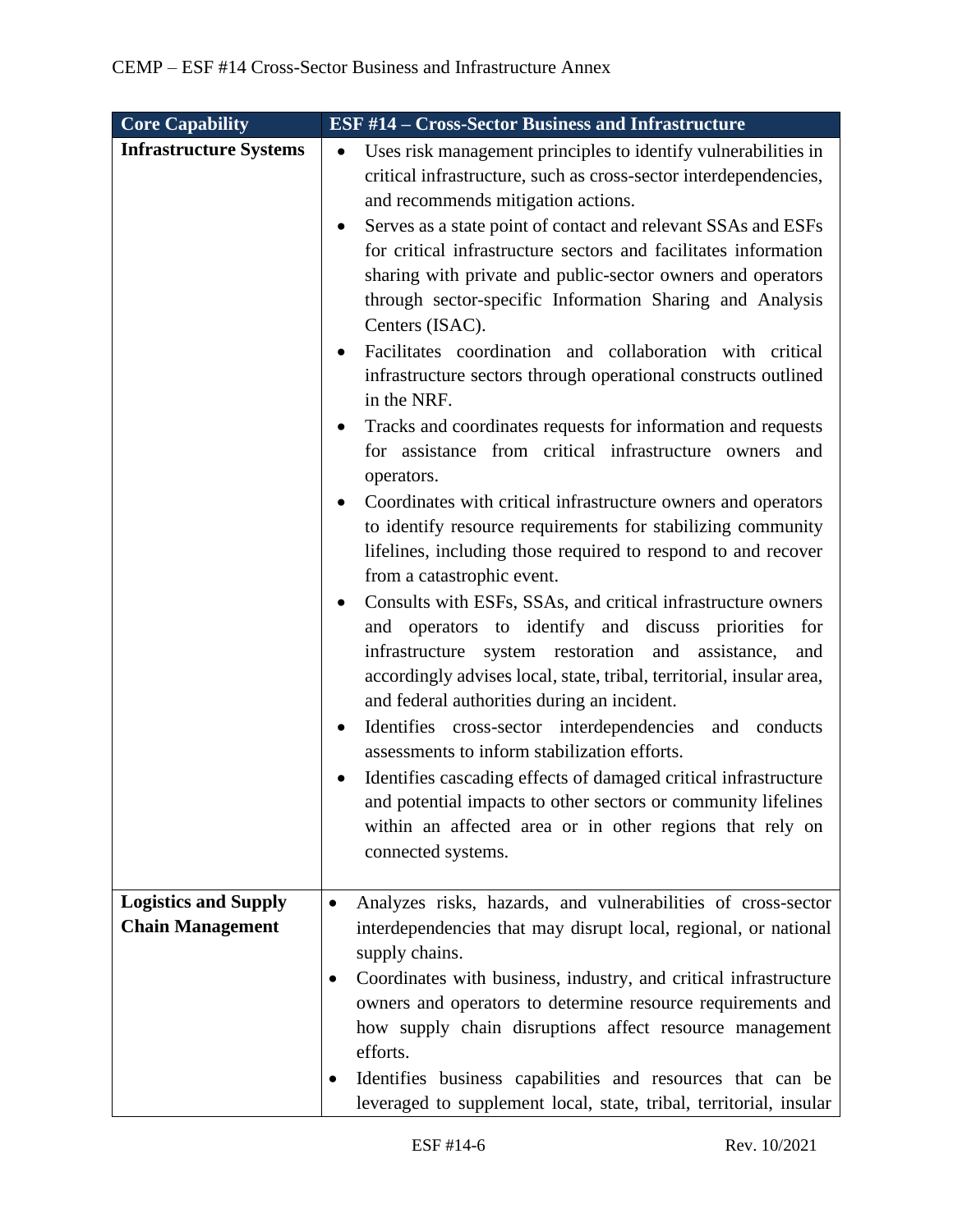| <b>Core Capability</b>                                 | <b>ESF #14 - Cross-Sector Business and Infrastructure</b>                                                                                                                                                                                                                                                                                                                                                                                                                                                                                     |
|--------------------------------------------------------|-----------------------------------------------------------------------------------------------------------------------------------------------------------------------------------------------------------------------------------------------------------------------------------------------------------------------------------------------------------------------------------------------------------------------------------------------------------------------------------------------------------------------------------------------|
| <b>Logistics and Supply</b><br><b>Chain Management</b> | area, and federal government resources in addressing supply<br>chain gaps.                                                                                                                                                                                                                                                                                                                                                                                                                                                                    |
| cont.                                                  | Supports partner ESFs securing key supply chain nodes,<br>$\bullet$<br>methods of transport among nodes, and materials in transit.<br>Partner with ESF #6 - Mass Care, Emergency Assistance,<br>Temporary Housing, and Human Services to assist with food,<br>water, and sheltering.<br>Partners with ESF $#7$ – Logistics to ensure whole community<br>incident planning and support timely and efficient delivery of<br>supplies, equipment, services, and facilities.                                                                      |
| <b>Critical Transportation</b>                         | Partner with ESF $#1$ – Transportation to support engagement<br>$\bullet$<br>efforts with transportation sector businesses and infrastructure<br>owners and operators.<br>Coordinates with ESF #1, the Transportation Sector SSAs, and<br>$\bullet$<br>owner-operators to determine FEMA eligible requests for<br>assistance and ensure that the needs of first responders and the<br>critical lifeline sectors are considered when developing<br>emergency or alternative transportation routes.                                             |
| <b>Environmental</b><br><b>Response/Health Safety</b>  | In coordination with ESF #8 - Public Health and Medical<br>$\bullet$<br>Services, ESF #10 – Oil and Hazardous Materials Response, and<br>ESF #11 – Agriculture and Natural Resources, assists in<br>assessing and mitigating impacts of a hazardous material release<br>or release of other contaminants to critical infrastructure,<br>businesses, the public, and first responders.                                                                                                                                                         |
| <b>Operational</b><br><b>Communications</b>            | In support of ESF $#2$ – Communications, assists in identifying<br>cascading impacts to other critical infrastructure systems from<br>disruptions to communications infrastructure and coordinates<br>requests for and offers of assistance from sector owners and<br>operators.<br>As needed, assists in coordinating with critical infrastructure,<br>private sector, and Federal partners to ensure communication<br>capabilities are maintained for the emergency services sector<br>and efficiently stabilized for affected populations. |
|                                                        | Supports critical delivery of alerts and warnings from public<br>safety officials and disseminates emergency information to the<br>public.                                                                                                                                                                                                                                                                                                                                                                                                    |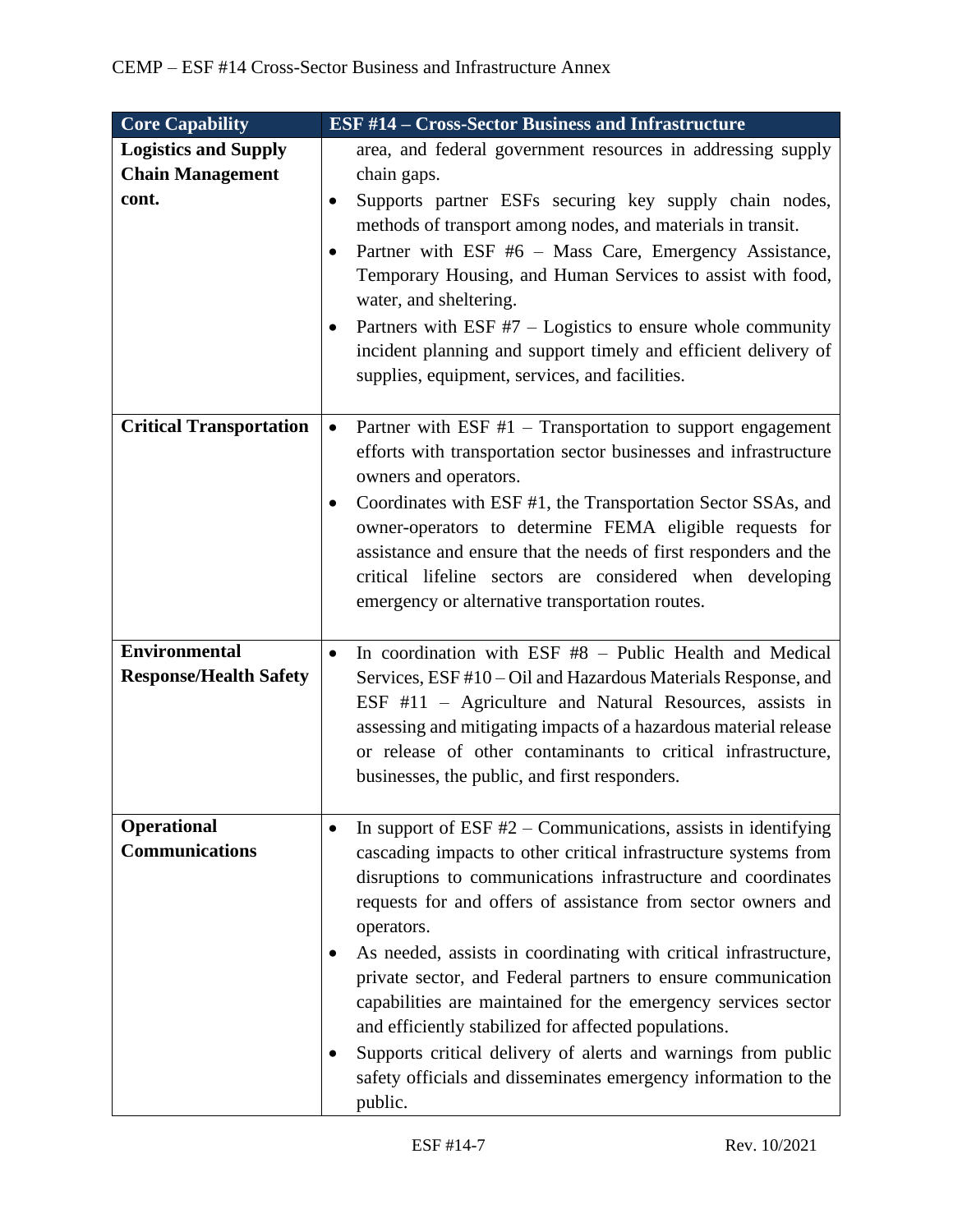| <b>Core Capability</b>                                                                  | <b>ESF #14 - Cross-Sector Business and Infrastructure</b>                                                                                                                                                                                                                                                                                                                                                               |
|-----------------------------------------------------------------------------------------|-------------------------------------------------------------------------------------------------------------------------------------------------------------------------------------------------------------------------------------------------------------------------------------------------------------------------------------------------------------------------------------------------------------------------|
| <b>Public Health,</b><br>Healthcare, and<br><b>Emergency Medical</b><br><b>Services</b> | Coordinates with ESF #8 to identify interdependencies related<br>$\bullet$<br>to healthcare infrastructure concerns, impacts, and stabilization<br>requirements.<br>Supports ESF #8, as necessary, with information sharing to<br>healthcare and public health sector entities.<br>Identifies factors that affect the emergency services sector and<br>$\bullet$<br>disrupt emergency services to impacted communities. |
| <b>Planning</b>                                                                         | Supports ESF $#5$ – Information and Planning in developing<br>$\bullet$<br>common, consistent, and coordinated incident priorities and<br>objectives within each operational period to achieve incident<br>stabilization.<br>Shapes deliberate concepts of operations, objectives, and<br>opportunities to establish public-private partnerships that meet<br>the needs of survivors.                                   |
| <b>Situational Assessment</b>                                                           | Facilitates a shared understanding of interdependencies,<br>$\bullet$<br>impacts, and opportunities for incident stabilization.<br>Enables synchronization of Requests for Information (RFIs),<br>Critical Information Requirements (CIRs), and data sharing.                                                                                                                                                           |

# **4. CONCEPT OF OPERATIONS.**

## **a. Assumptions.**

**(1)** Existing state telecommunications infrastructure will provide the primary means for state government communications.

**(2)** Primary agencies and support agencies will perform tasks under their authority, as applicable, in addition to missions received under the authority of the Mississippi Emergency Management Agency (MEMA).

**(3)** Most emergencies and disasters involve damage to property to some extent. Roads, bridges, public utility systems, public and private buildings, homes, and other facilities will have to be inspected, either cleared for use, reinforced, quarantined, or demolished to ensure safety.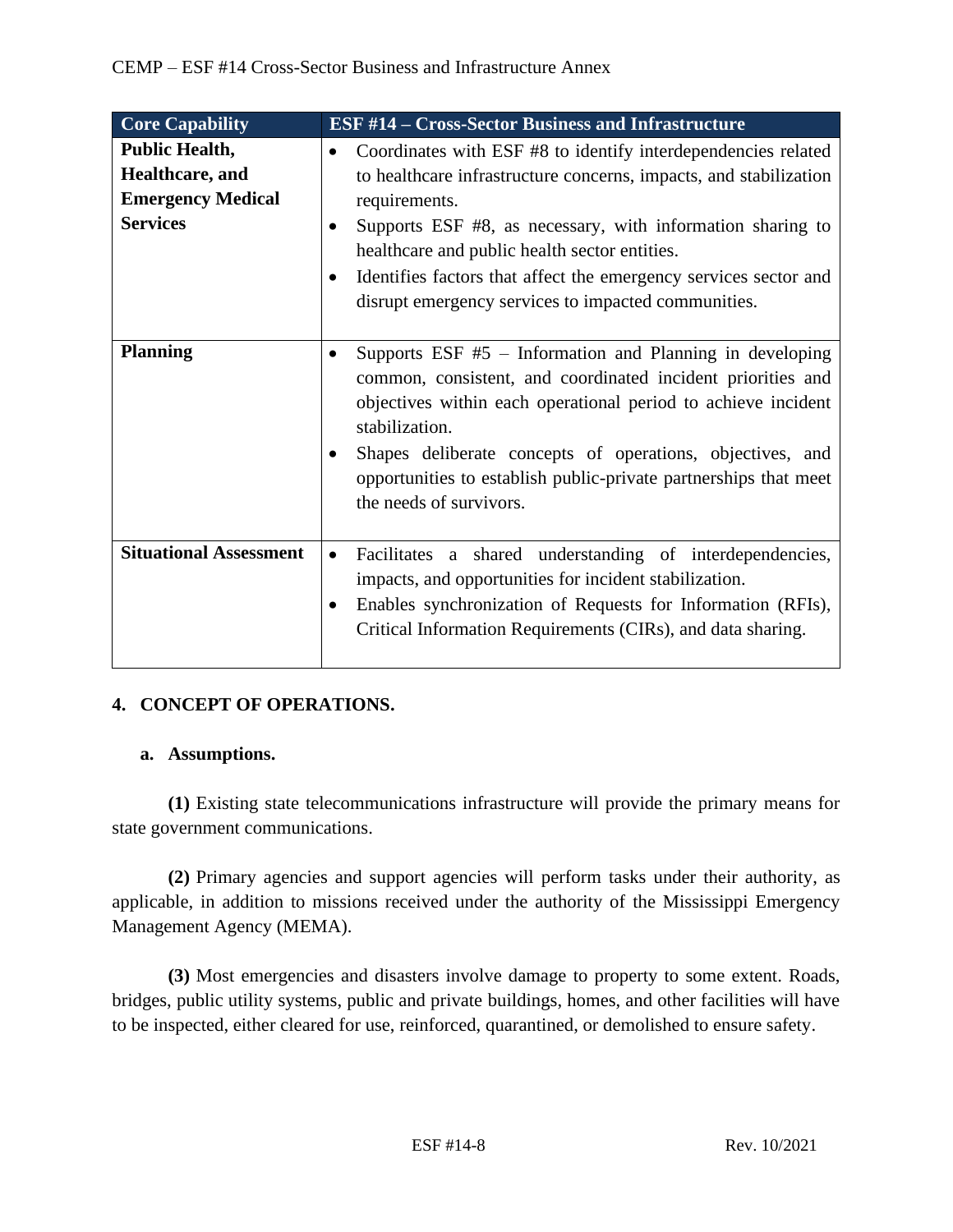**(4)** Private sector entities are responsible for repairing, restoring, and securing their property and often seek to rebuild before seeking reimbursement for disaster losses from insurance and other sources.

**(5)** Federal disaster assistance may be available, primarily in low-interest disaster loans from the U.S. Small Business Administration.

**(6)** Impacted businesses and commercial property will likely utilize government assistance to remove debris and assess the damage.

**(7)** Private sector entities will be better able to prepare for disasters and emergencies through open lines of communication with the government and by training personnel in emergency preparedness and response.

**(8)** Private sector involvement with local, state, and tribal emergency management organizations will be determined by the nature, scope, and magnitude of the damages.

**(9)** Before requesting Emergency Management Assistance Compact (EMAC) or federal assets, all available local, private, semi-private, and state resources will be deployed through SMAC to the maximum extent possible.

**(10)** State or federal assistance may be required to identify and deploy resources from outside the affected area to ensure a timely, efficient, and effective response and recovery.

**(11)** Numerous volunteering entities, both governmental and non-governmental, may mobilize personnel, supplies, and equipment to affected areas with neither coordination nor communication with the State Emergency Operations Center (SEOC) or deployed elements.

## **b. General.**

**(1)** MEMA will keep all responsible agencies informed of impending conditions (infrastructure networks, weather, hazardous materials, or other events) that would cause them to assume a readiness posture, activate the SEOC, and possibly deploy to a forward area of operation or other activity.

**(2)** When ESF #14 is activated, ESF #5 and other appropriate support ESFs will be activated to support the event. ESF #14 will continually assess and develop action plans for ESF #5 to ensure all supporting agencies function appropriately and in a coordinated manner.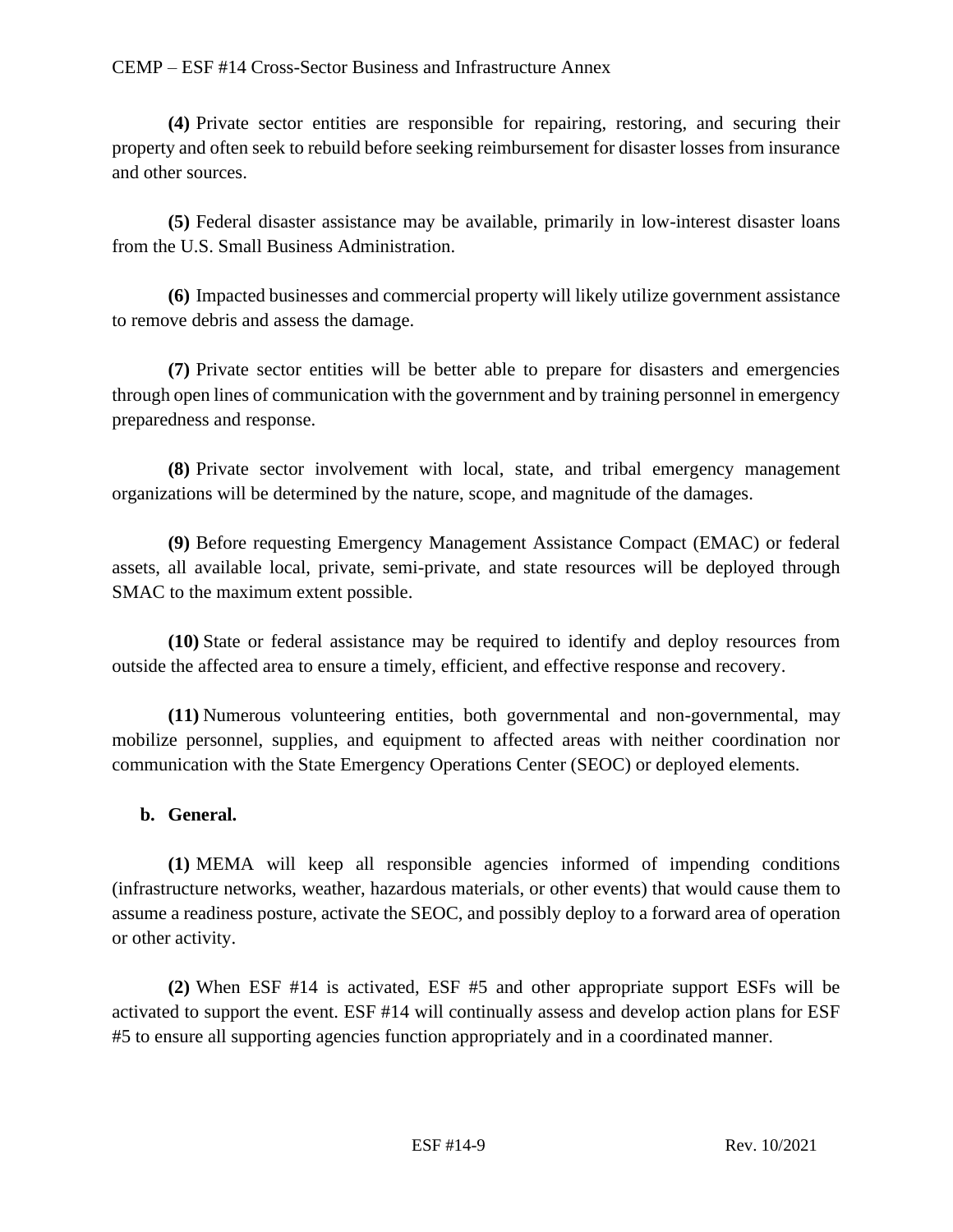**(3)** MEMA will maintain liaison and coordinate, manage, and report on activities of local, state, tribal, federal, and private-sector stakeholders related to business capabilities, critical supply lines, critical infrastructure, etc.

**(4)** MEMA will provide public information to evacuees through the SEOC Joint Information Center (JIC), Mississippi Public Broadcasting (MPB), and commercial broadcast media.

## **5. ORGANIZATION.**

**a. State Emergency Operations Center (SEOC).** In an incident or a major declared state emergency, the MEMA ESF #14 ECO and staff will support the SEOC virtually or take up positions at the SEOC, situationally dependent. A current list of agency emergency notifications is maintained at the SEOC. ESF #14 is generally an independent function, working closely with the SEOC Command, Sections, and Branches.

**b. SEOC Emergency Point of Contact.** The MEMA State Warning Point (SWP) within the SEOC operates 24/7/365. The SWP is manned by Emergency Telecommunicators and an Operations Section Watch Officer. Emergency contact info is as follows:

## **(1) SWP Emergency Telecommunicator(s):**

- **(a) Phone:** (601) 933-6876, 6877, 6878 or (800) 222-6362
- **(b) E-mail:** [commo1@mema.ms.gov,](mailto:commo1@mema.ms.gov) [commo2@mema.ms.gov,](mailto:commo2@mema.ms.gov) or [commo3@mema.ms.gov](mailto:commo3@mema.ms.gov)
- **(2) Operations Section Watch Officer:**
	- **(a) Phone:** (601) 933-6671 or (800) 222-6362
	- **(b) E-mail:** [watchdesk@mema.ms.gov](mailto:watchdesk@mema.ms.gov)
- **c. SEOC Sections.** The SEOC maintains the four standard ICS sections:

**(1) Operations Section.** The Operations Section establishes strategy (approach methodology, etc.) and specific tactics/actions to accomplish the goals and objectives set by Command. Operations coordinates and executes strategy and tactics to achieve response objectives.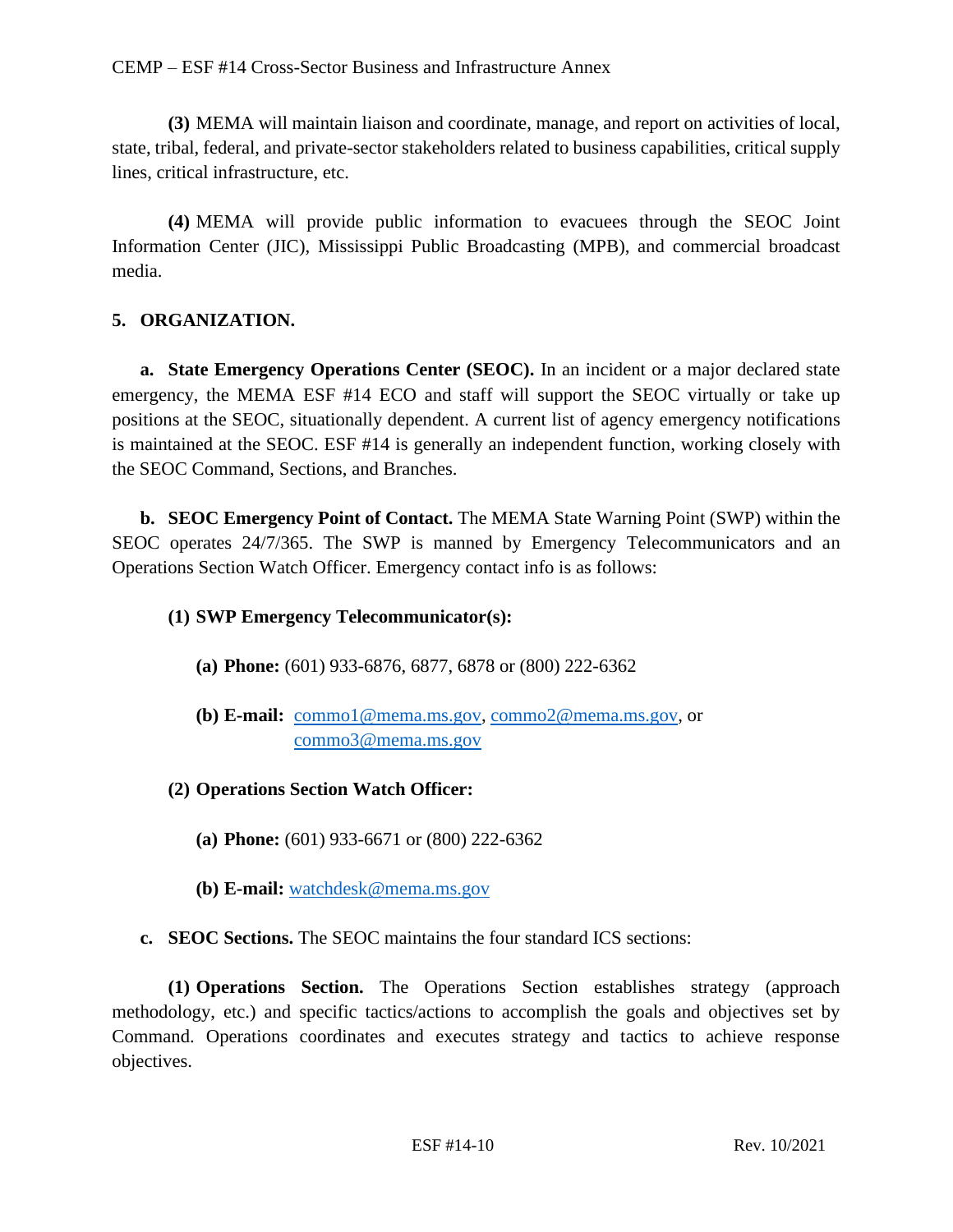**(2) Planning Section.** The Planning Section coordinates support activities for incident planning and contingency, long-range, and demobilization planning. Planning supports Command and Operations in processing incident information and coordinates information activities across the response system.

**(3) Logistics Section.** The Logistics Section **s**upports Command and Operations in their use of personnel, supplies, and equipment. Performs technical activities required to maintain the function of operational facilities and processes.

**(4) Finance and Administration Section.** The Finance and Administration Section **s**upports Command and Operations with administrative actions and tracks and processes incident expenses. This includes but is not limited to licensure requirements, regulatory compliance, and financial accounting.

See the SEOC Operations Section Chief (OSC), Watch Officer, or a SEOC Branch Director for a roster of incident-assigned Section Chiefs.

**d. SEOC Branches.** The SEOC maintains three branches within the Operations Section, Infrastructure, Emergency Services, and Human Services, each led by a Branch Director. The Branch Director positions are manned full-time by MEMA Emergency Management Specialists. The Branch Directors coordinate the activities of all sixteen ESFs and support entities and are the first line of support for assigned ECOs. The Branch Directors monitor and oversee branch administrative and incident activities, WebEOC actions, SITRoom updates, branch adherence to timelines and requirements, support ECOs with incident coordination, and conduct SEOC staff briefings, as needed.

**(1)** Infrastructure Branch Director desk contact information: Phone (601) 933-6737, e-mail: [infrastructure@mema.ms.gov;](mailto:infrastructure@mema.ms.gov)

**(2)** Emergency Services Branch Director contact information: Phone (601) 933-6753, e-mail: [emergencyservices@mema.ms.gov;](mailto:emergencyservices@mema.ms.gov)

**(3)** Human Services Branch Director contact information: Phone (601) 933-6764, e-mail: [humanservices@mema.ms.gov.](mailto:humanservices@mema.ms.gov)

**e. SEOC Situation Rooms (SITRooms).** MEMA developed the Homeland Security Information Network (HSIN) Situation Rooms (SITRooms) to provide stakeholders with a virtual EOC platform to utilize during normal operations or an incident. The SITRooms provide excellent situational awareness for both SEOC and non-SEOC participants. The SITRooms have individual pods with attendee lists, chat capability, current incident priorities and objectives, current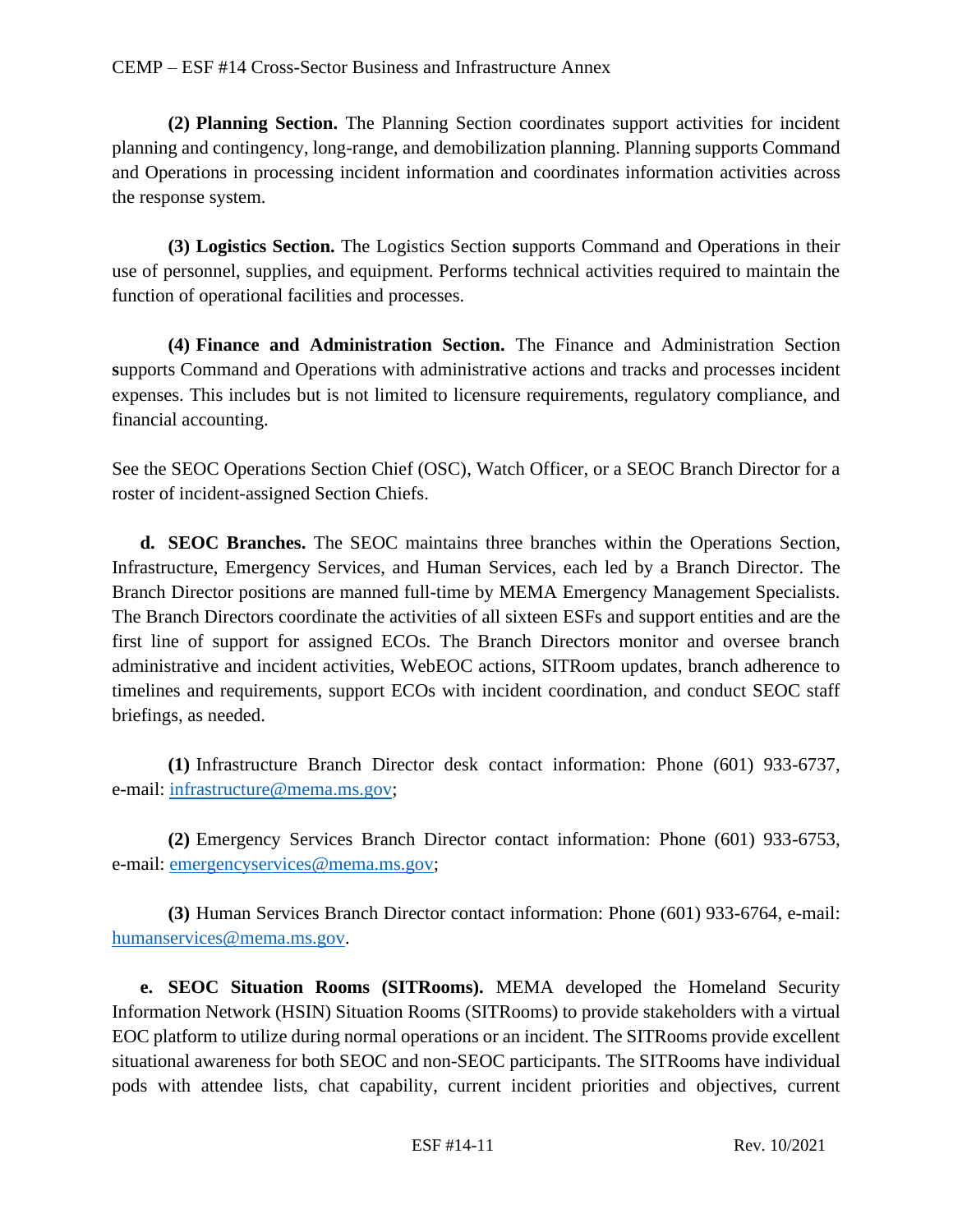operational schedule and meeting times (battle rhythm), downloadable documents and maps, useful links, and video capability.

The event SITRooms utilized by the SEOC for a given event will use one of the following URLs:

<https://share.dhs.gov/msema> (Daily SITRoom: Level IV Normal Operations)

<https://share.dhs.gov/mema-incident> (General Incident SITRoom)

<https://share.dhs.gov/mema-incident1> (Severe Weather/Flooding SITRoom)

<https://share.dhs.gov/mema-incident2> (Hurricane/Tropical Storm SITRoom)

<https://share.dhs.gov/mema-incident3> (Other Emergency/Earthquake SITRoom)

<https://share.dhs.gov/mema-uas> (Unmanned Aerial Systems [UAS] SITRoom)

<https://share.dhs.gov/mrp> (Radiological SITRoom)

<https://share.dhs.gov/jicroom> (JIC SITRoom)

<https://share.dhs.gov/ms-emac> (EMAC SITRoom)

<https://share.dhs.gov/msbeoc/> (MSBEOC SITRoom)

Many of the above-listed SITRoom may not be active during "blue-sky" or non-event periods. The active SITRooms will be published via mass notification before or during an event/incident.

**f. Administrative and Logistical Support.** All participating ESF #14 agencies are expected to:

**(1)** Coordinate their support with the ESF #14 coordinator.

**(2)** Locate, identify, and set up their operational work areas and maintain logistical support for them.

**(3)** Maintain active accounts and have a working knowledge of WebEOC, SEOC HSIN SITRooms, and Crisis Track.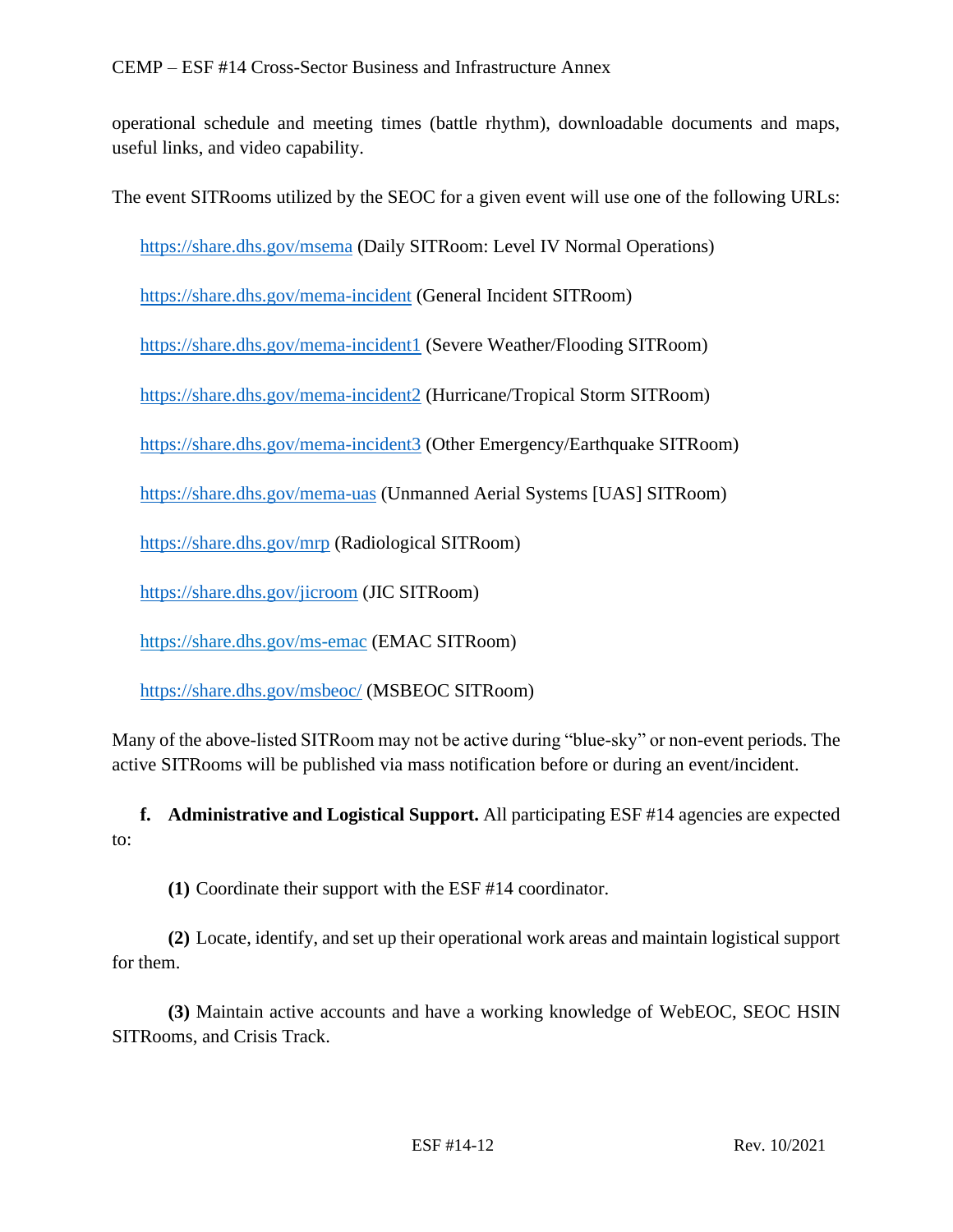**(4)** Attend and support briefings and other coordination meetings, whether at the SEOC, via telecommunications (HSIN SITRoom, ZOOM, or Microsoft Teams), or elsewhere.

**(5)** Maintain operational logs, messages, requests, and other appropriate documentation for future reference.

**(6)** Maintain maps, displays, status reports, and other information not included in the ESF #5 operations.

**(7)** Update the SEOC OSC on changes to the ESF #14 ECO Roster.

**6. RESPONSIBILITIES AND ACTIONS.** This section outlines the responsibilities of ESF #14 partners, providing both a doctrinal look at the federal activities and state agency-specific requirements:

# **a. Assessment, Analysis, and Situational Awareness.**

**(1)** Supports deliberate planning by identifying critical nodes among infrastructure sectors; assessing potential single points of failure in National Critical Functions and supply chains; and providing analysis to support integrated cross-sector response planning by infrastructure owners and operators, and local, state, tribal, and territorial government partners.

**(2)** Analyzes the requirements for stabilizing lifelines and restoring critical supply chains and uses modeling and simulation capabilities to identify emerging critical nodes and options for emergency service restoration in support of, and in coordination with, ESFs and SSAs.

**(3)** Aggregates information, assesses cross-sector challenges, identifies cross-sector interdependencies, and disseminates analysis products. These assessments inform decisions about sequencing response efforts to stabilize community lifelines, mitigating cascading impacts, and meeting survivor needs in collaboration with other ESFs and Sector-Specific Agencies (SSAs).

**(4)** Serves as the interface with businesses, industries, and critical infrastructure sectors not aligned to other ESFs.

**(5)** In coordination with other ESFs and SSAs, collect data to provide essential elements of information and critical information requirements identified by ESF #5 (Information and Planning) regarding infrastructure status, impacts, factors limiting commercial exchange, and other economic drivers for the incident and nationally.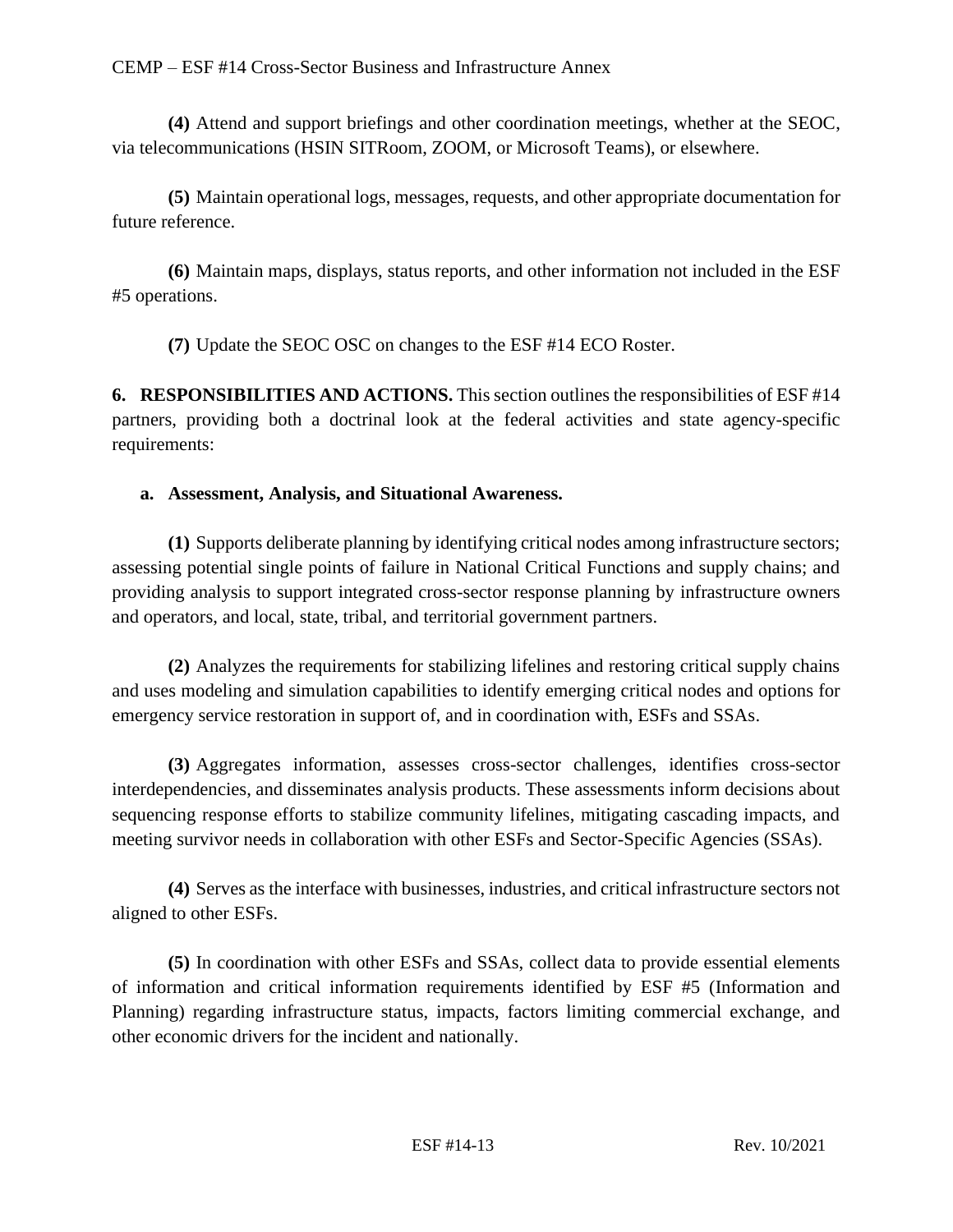In collaboration with other ESFs, engages National Disaster Recovery Framework Recovery Support Functions (RSF) #6 and SSAs to enable information sharing between the public and private sectors and to help ensure partner organizations have the information required to make informed incident-related decisions to promote resilient recovery (e.g., fusion centers and Business Emergency Operations Centers [BEOC]).

**(6)** Collaborates with government coordinating structures, including ESFs and RSFs, to share vital information about critical infrastructure and commerce status, response activities, and persistent vulnerabilities with national- and regional-level partners to foster shared situational awareness.

## **b. Operational Coordination.**

**(1)** Coordinates among ESFs and interagency partners to support the private sector and infrastructure owner and operator needs and priorities in compliance with existing regulatory and authoritative guidelines.

**(2)** Channels offers of material goods or technical assistance and capabilities from private sector organizations and recommend how the offers may be accepted and integrated to supplement other response efforts through the Mississippi Business Emergency Operations Center (MSBEOC), in conjunction with the Voluntary Agency Liaisons and ESF #6 – Mass Care, Emergency Assistance, Temporary Housing, and Human Services.

**(3)** Coordinates with the respective lead agency, ESF, or field elements to integrate potential industry solutions into response operations and align public sector support with private sector business continuity, corporate response (including philanthropic programs), and critical infrastructure restoration activities.

**(4)** Coordinates with the RSFs and infrastructure owners and operators to prioritize short and long-term recovery activities.

**c. Coordinating Agency.** As the Coordinating Agency for ESF #14, MEMA is responsible for, but not limited to, the following:

## **(1) Preparedness.**

**(a)** Provide a list of MEMA Emergency Coordination staff to carry out the Comprehensive Emergency Management Plan (CEMP) and ESF #14 Cross-Sector Business and Infrastructure Annex virtually or at the SEOC.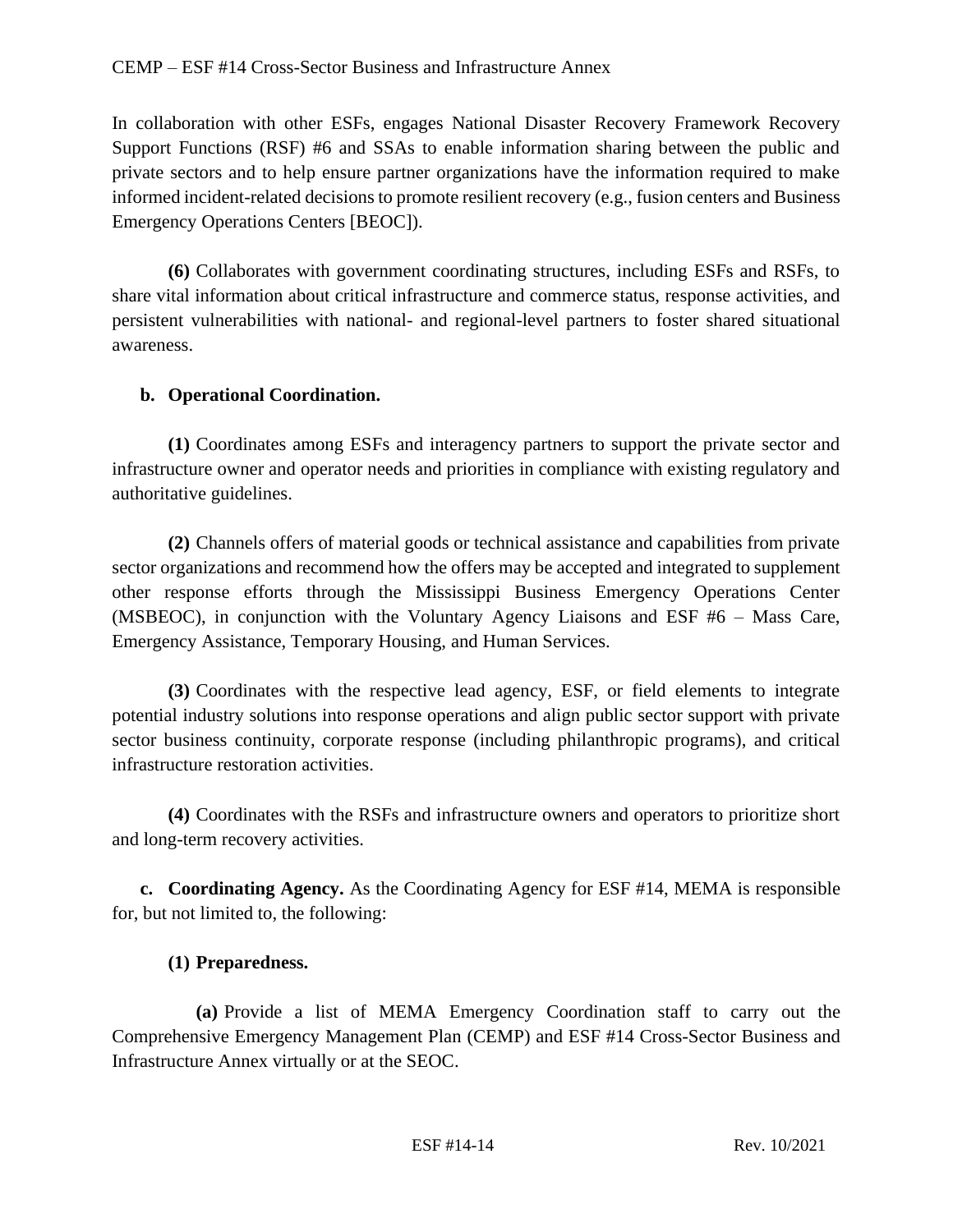**(b)** In conjunction with the SEOC and other support agencies, develop and maintain a Standard Operating Procedure (SOP) for this ESF #14 Cross-Sector Business and Infrastructure Annex.

**(c)** Maintain access to all SEOC personnel, systems, and documentation, including but not limited to the Branch Directors, WebEOC, HSIN SITRooms, Crisis Track, CEMP and associated Annexes and Appendices, the MEMA Response Framework, and all SEOC policies and procedures.

**(d)** Ensure all agencies with ESF #14 responsibility have Standard Operating Procedures (SOPs) in place to enable them to perform appropriate levels of mitigation, preparedness, response, and recovery related to the event. Agencies will have completed mitigation and preparedness activities before the initiating event.

**(e)** Establish protocols, functions, and operational procedures for the Mississippi Business Emergency Operations Center (MSBEOC), which serves as a central public-private sector coordination mechanism for the incident.

**(f)** Conducts assessments of private sector facilities, promote resiliency, promote protective security, and foster and maintain relationships between the federal government and the private sector.

**(g)** Works with local, regional, and national critical infrastructure partners to characterize sector-wide risks, addresses high-risk interdependencies across all sectors, and helps response organizations prioritize risk management activities at the asset and sector level.

**(h)** Train and exercise ESF #14 personnel.

**(i)** Designate an ECO, alternate ECO, Public Information Officer (PIO), and an ESF #14 Liaison to report to the SEOC or support virtually.

# **(2) Pre-Incident.**

**(a)** MEMA will develop and maintain alert and notification procedures for key officials supporting ESF #14. MEMA will assist the SEOC in maintaining the alert and notification list for other agencies supporting ESF #14.

**(b)** Provide an ECO (and alternate if 24-hour coverage is necessary) and ESF #14 liaison to the SEOC.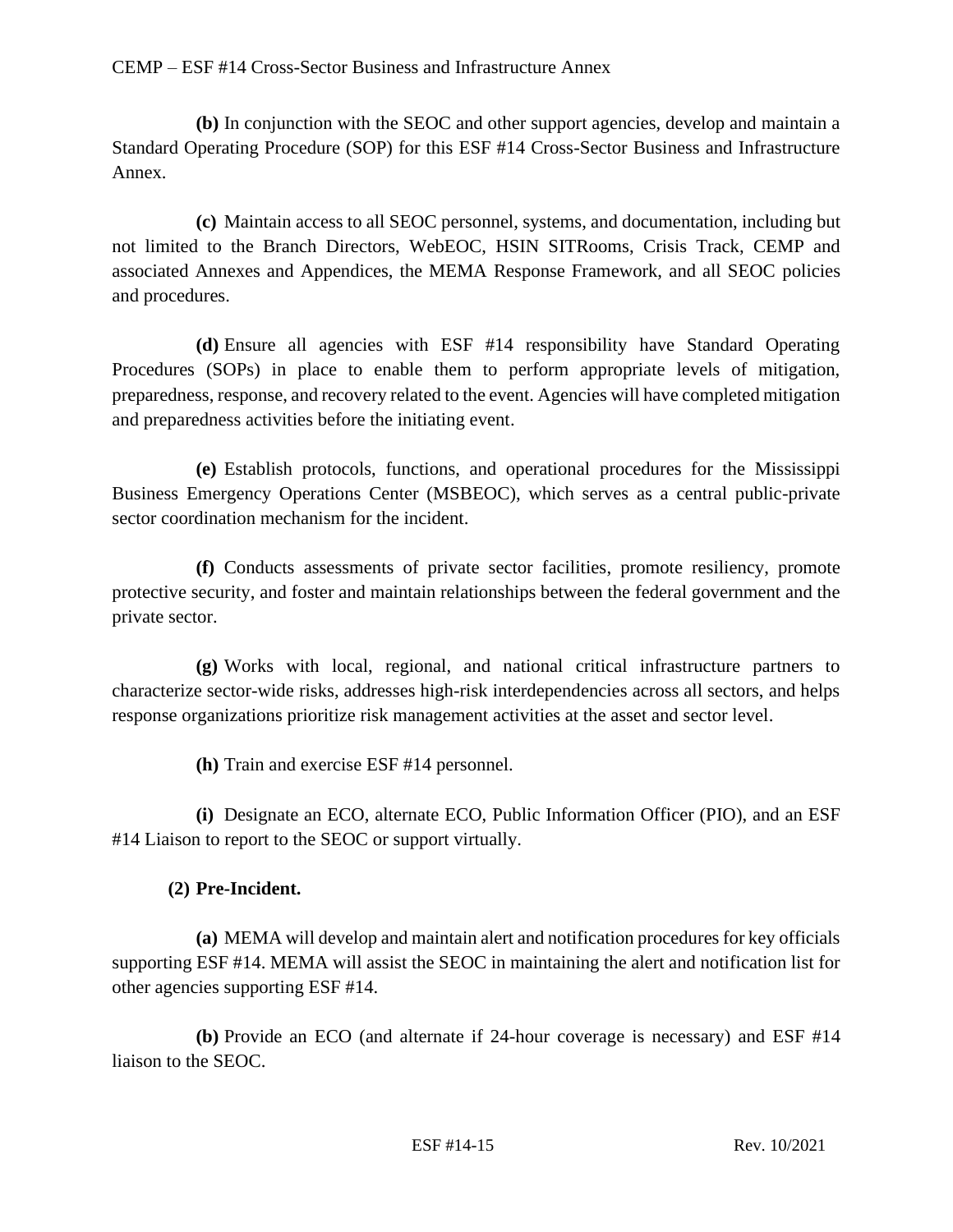**(c)** Provide guidance for developing sector and asset restoration plans, including those required to respond and recover from a catastrophic event.

## **(3) Incident.**

**(a)** In coordination with other state departments and agencies, work with infrastructure owners and operators on requests for information and assistance regarding critical infrastructure, critical supply lines, and business networks.

**(b)** Monitor damage assessments for critical infrastructure, critical supply chains, and business networks.

**(c)** Deliver timely and relevant unclassified information and, in conjunction with ESF #15, widely disseminate actionable alerts to public and private sector partners.

**(d)** Coordinate with the Mississippi Office of Homeland Security (MOHS) and local, state, tribal, and federal agencies to ensure critical infrastructure and other private sector owners and operators have access to information from across all agencies, including fusion centers.

**(e)** Work with critical infrastructure partners to identify information and analytical needs, including cross-jurisdictional and cross-sector issues, and works with government partners to address those issues and needs.

**(f)** Identify, assess, and help facilitate the management of hazards across all sectors' critical functions, including risks associated with supply chains and interdependencies, and promotes joint understanding between industry and government agencies of those risks.

**(g)** Support local, state, and tribal governments in their response to incidents by connecting them with the MSBEOC's network of private sector partners and providing capacitybuilding assistance to counties and the Mississippi Band of Choctaw Indians (MBCI).

**(h)** Facilitate information sharing among key stakeholders, private sector partners, government agencies, and ESFs on the status of major businesses and industries within an incident area.

**(i)** Convene private sector organizations through the MSBEOC to identify issues for resolution and distribute operational information.

**(j)** Improves situational awareness across affected areas and facilitates information sharing with businesses and NGOs through the MSBEOC.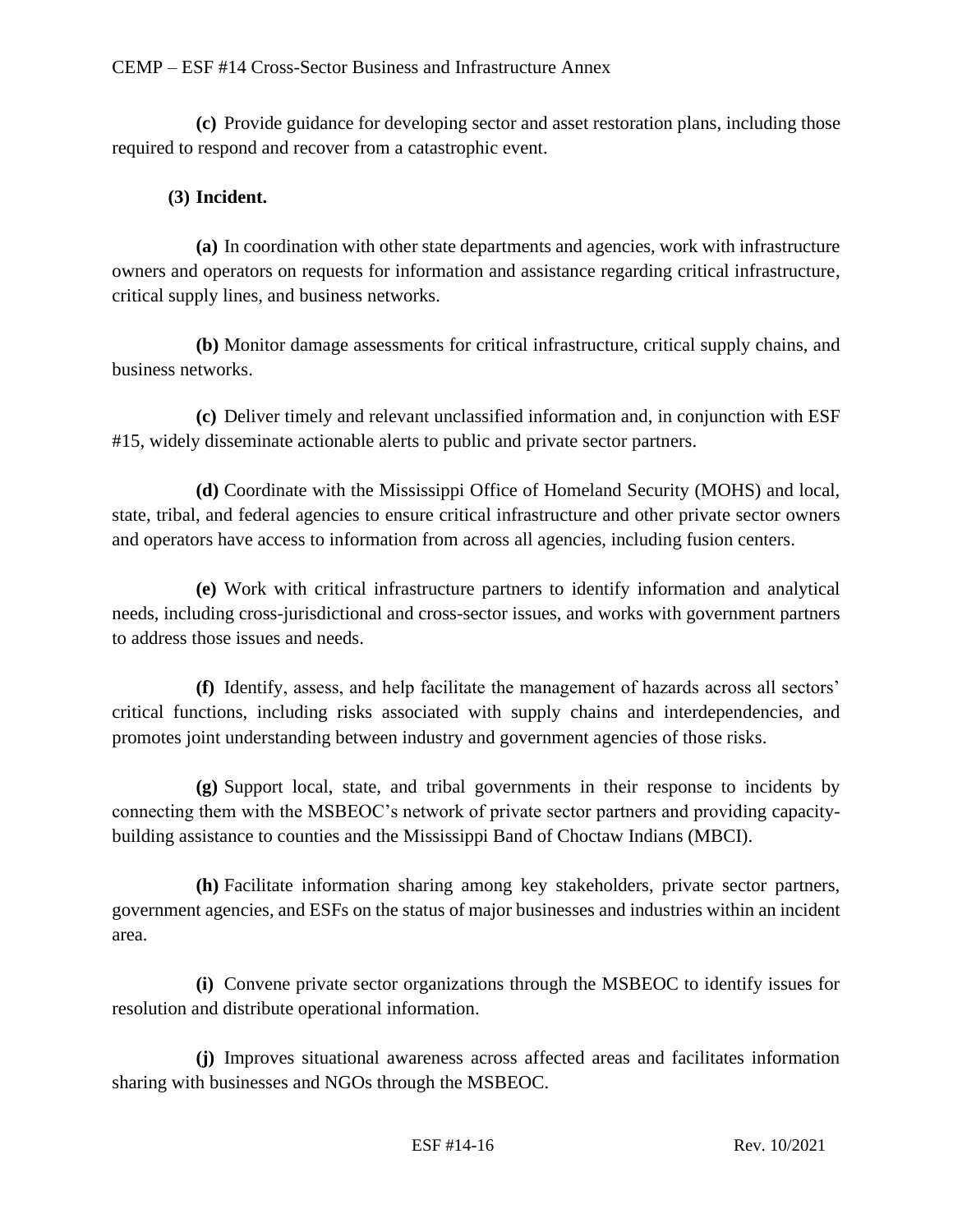**(k)** Coordinates with corporations and other private sector organizations on corporate humanitarian response activities and philanthropic programs.

**(l)** Ensure adequate communication with stakeholders and business partners is established and maintained.

**(m)**Maintain a complete log of actions taken, resource orders, records, and reports.

**(n)** Provide Situation Report (SITREP) and Incident Action Plan (IAP) input, via WebEOC and appropriate Incident Command System (ICS) Forms, according to an established operational timeline, event-specific.

**(o)** Coordinate the efforts through a liaison to ESF #5.

- **(p)** Assist in gathering and providing information to ESF #5 for establishing priorities.
- **(q)** Assist in gathering and providing information to ESF #15 for press releases.

## **(4) Post-Incident.**

**(a)** Prepare an after-action report-improvement plan (AAR/IP). The AAR/IP identifies key problems, indicates how they will be/were solved, and makes recommendations for improving ESF #14 response operations;

**(b)** All ESF #14 organizations assist in the preparation of the AAR/IP.

**(c)** Submit AAR-IP to [infrastructure@mema.ms.gov](mailto:infrastructure@mema.ms.gov) and [planning@mema.ms.gov.](mailto:planning@mema.ms.gov)

**d. Supporting State Agencies.** All ESF #14 Supporting agencies are expected to:

**(1)** Coordinate their support with ESF #14.

**(2)** Maintain access to SEOC personnel, systems, and documentation, including but not limited to the Infrastructure Branch Director, WebEOC, HSIN SITRooms, CEMP and associated Annexes and Appendices, MEMA Response Framework, and all SEOC policies and procedures.

**(3)** Locate, identify, and set up their operational work areas and maintain logistical support for them.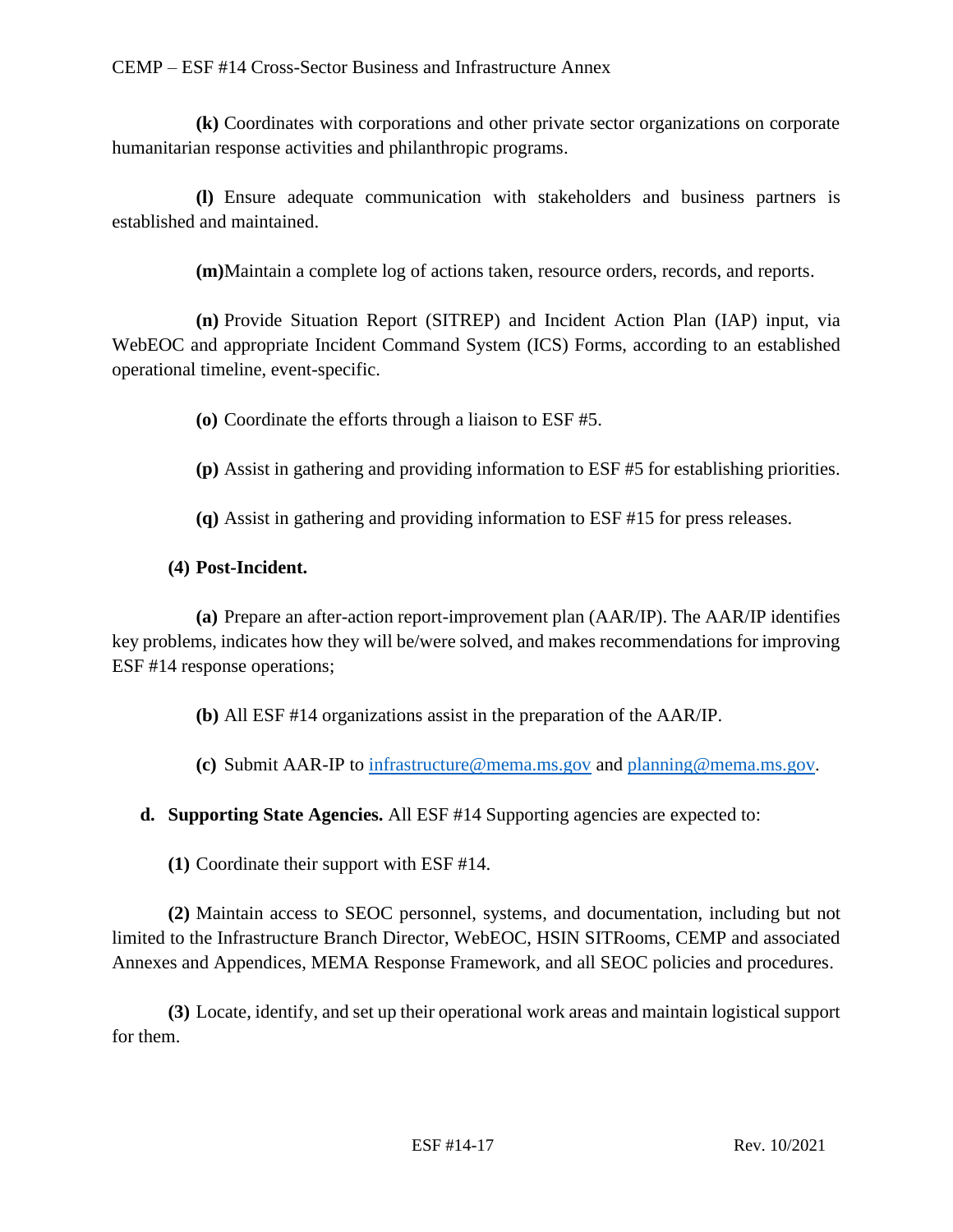**(4)** Attend and support briefings and other coordination meetings, whether virtually, at the SEOC, or elsewhere.

**(5)** Maintain operational logs, messages, requests, and other appropriate documentation for future reference.

**(6)** Maintain their maps, displays, status reports, and other information not included in the ESF #5 operations.

**(7)** Provide SITREP and IAP input, via WebEOC and appropriate ICS Forms, according to the established operational timeline, event-specific.

**(8)** All ESF #14 support organizations assist in the preparation of the AAR/IP.

**(9)** Submit AAR/IP to coordinating agency and [planning@mema.ms.gov.](mailto:planning@mema.ms.gov)

The chart on the following pages shows the responsibilities of the individual ESF #14 support agencies. The list contains, but is not limited to, the core functions required:

| <b>Agency</b>                                                         | <b>Functions</b>                                                                                                                                                                                                                                                                                                                                                                                                                                                                                                                                                                                                                                                                                |
|-----------------------------------------------------------------------|-------------------------------------------------------------------------------------------------------------------------------------------------------------------------------------------------------------------------------------------------------------------------------------------------------------------------------------------------------------------------------------------------------------------------------------------------------------------------------------------------------------------------------------------------------------------------------------------------------------------------------------------------------------------------------------------------|
| Mississippi<br>Department of<br>Agriculture and<br>Commerce<br>(MDAC) | Coordinate ESF #11 Animals, Agriculture, and Natural Resources<br>$\bullet$<br>with $ESF # 14$ , as needed.<br>Coordinate with key stakeholders to determine the availability of<br>$\bullet$<br>products that can be used for human and animal consumption and<br>assesses damage to food supply chains.<br>Provide sector-specific support to the Food and Agriculture Sector;<br>$\bullet$<br>To determine disaster damage and resource needs, provide data and<br>$\bullet$<br>conduct outreach to the business community, including local<br>stakeholder networks.<br>Identify options to help businesses resume operations and to<br>$\bullet$<br>incentivize growth following disasters. |
| Mississippi Public<br><b>Utility Staff</b><br>(MPUS)                  | Coordinate ESF #12 Energy and coordinate with ESF #14, as needed.<br>٠<br>In cooperation with local, state, tribal, and energy industry officials,<br>$\bullet$<br>provide information on energy supply and demand conditions and the<br>requirements for and availability of materials and services critical to<br>energy supply systems (e.g., outages, restoration status, energy<br>infrastructure status).                                                                                                                                                                                                                                                                                 |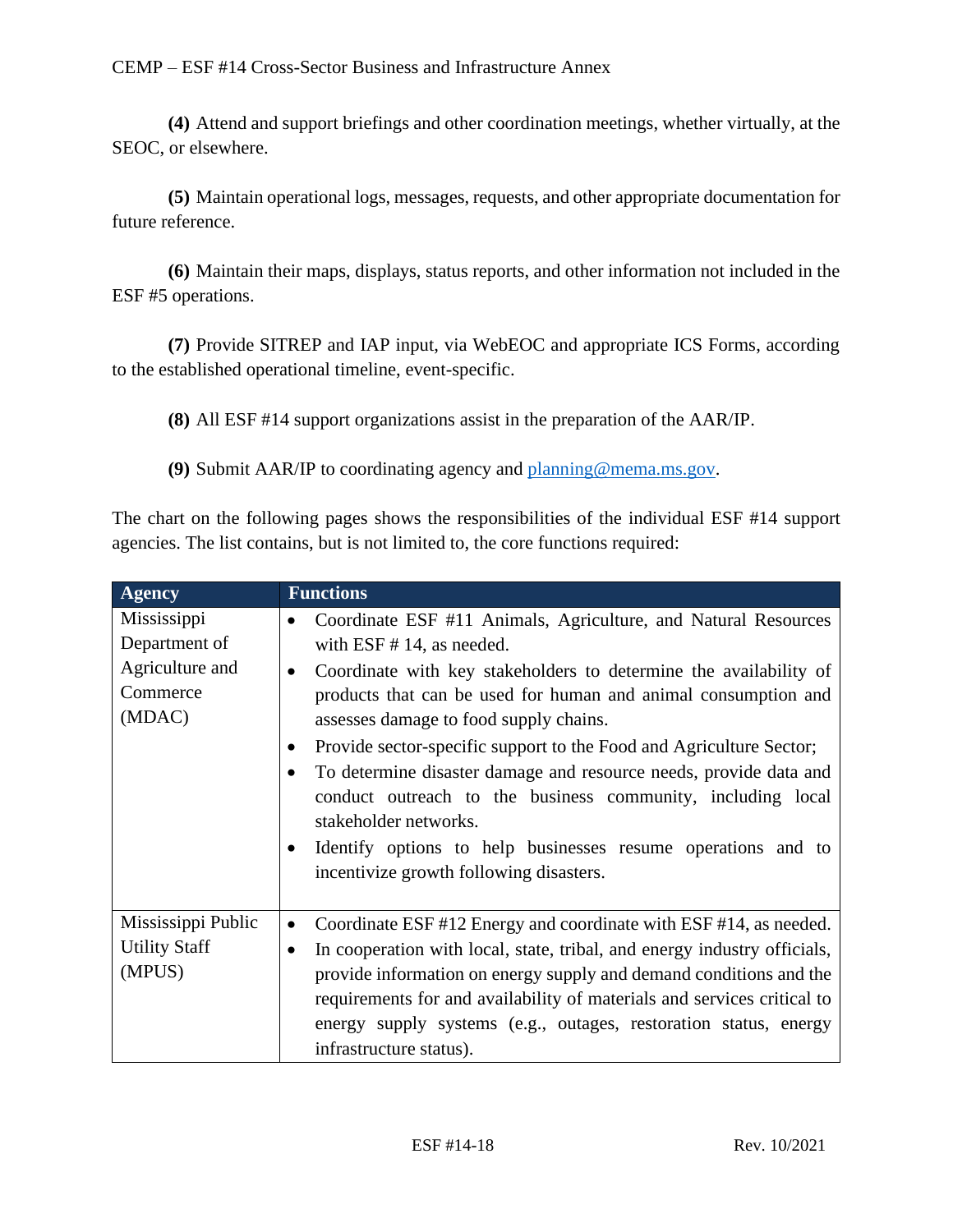| <b>Agency</b>                                                                                                              | <b>Functions</b>                                                                                                                                                                                                                                                                                                                                                                                                                                                                                                                                                                                                                                                                                                                                                                                                                                                           |
|----------------------------------------------------------------------------------------------------------------------------|----------------------------------------------------------------------------------------------------------------------------------------------------------------------------------------------------------------------------------------------------------------------------------------------------------------------------------------------------------------------------------------------------------------------------------------------------------------------------------------------------------------------------------------------------------------------------------------------------------------------------------------------------------------------------------------------------------------------------------------------------------------------------------------------------------------------------------------------------------------------------|
| Mississippi Public<br><b>Utility Staff</b><br>(MPUS) cont.                                                                 | Facilitate the activation of personnel trained to provide expertise to<br>$\bullet$<br>owners and operators during incidents to enable swift restoration and<br>recovery of energy infrastructure.<br>Assist in analyzing and modeling potential impacts to the electric<br>$\bullet$<br>power, oil, natural gas, and coal infrastructures; identifying energy<br>market impacts to the economy; and determining the effect a<br>disruption has on other critical infrastructure.<br>Perform due diligence in coordination with other state departments<br>and agencies to implement emergency waivers.<br>Work with the energy sector and the appropriate information security<br>$\bullet$<br>centers to share critical threat information.                                                                                                                              |
| Mississippi<br>Department of<br><b>Public Safety</b><br>$(MDPS)$ /<br>Mississippi Office<br>of Homeland<br>Security (MOHS) | Provide law enforcement and protective security services to<br>$\bullet$<br>government buildings during an incident, leveraging access to<br>intelligence and information resources of local, state, tribal, and<br>private sector partners.<br>Identify and assess physical security risks at the facility level and<br>$\bullet$<br>develops recommendations that mitigate vulnerabilities of the sites.<br>Provide security across all modes of transportation during an incident,<br>$\bullet$<br>including coordinating with private sector transportation entities.<br>Consult and collaborate, as directed in various statutes, with the<br>$\bullet$<br>Mississippi Department of Transportation (MDOT) in performing<br>these duties.                                                                                                                             |
| Mississippi State<br>Department of<br>Health (MSDH)                                                                        | Coordinate ESF #8 Public Health and Medical Services and<br>$\bullet$<br>coordinate with ESF #14, as needed.<br>Provide sector-specific support to the Food and Agriculture Sector;<br>$\bullet$<br>Facilitate information sharing with Healthcare and Public Health<br>Sector entities and track the status of the medical supply chain.<br>Conduct outreach to the healthcare and public health community to<br>$\bullet$<br>determine challenges and issues.<br>Identify Healthcare and Public Health sector systems or assets whose<br>incapacity or disruption would result in loss of life or significant<br>economic consequences or adversely impact government response<br>efforts.<br>Division of Radiological Health (DRH) provides sector-specific<br>information and requests related to fixed-nuclear facility and<br>radiological transportation incidents. |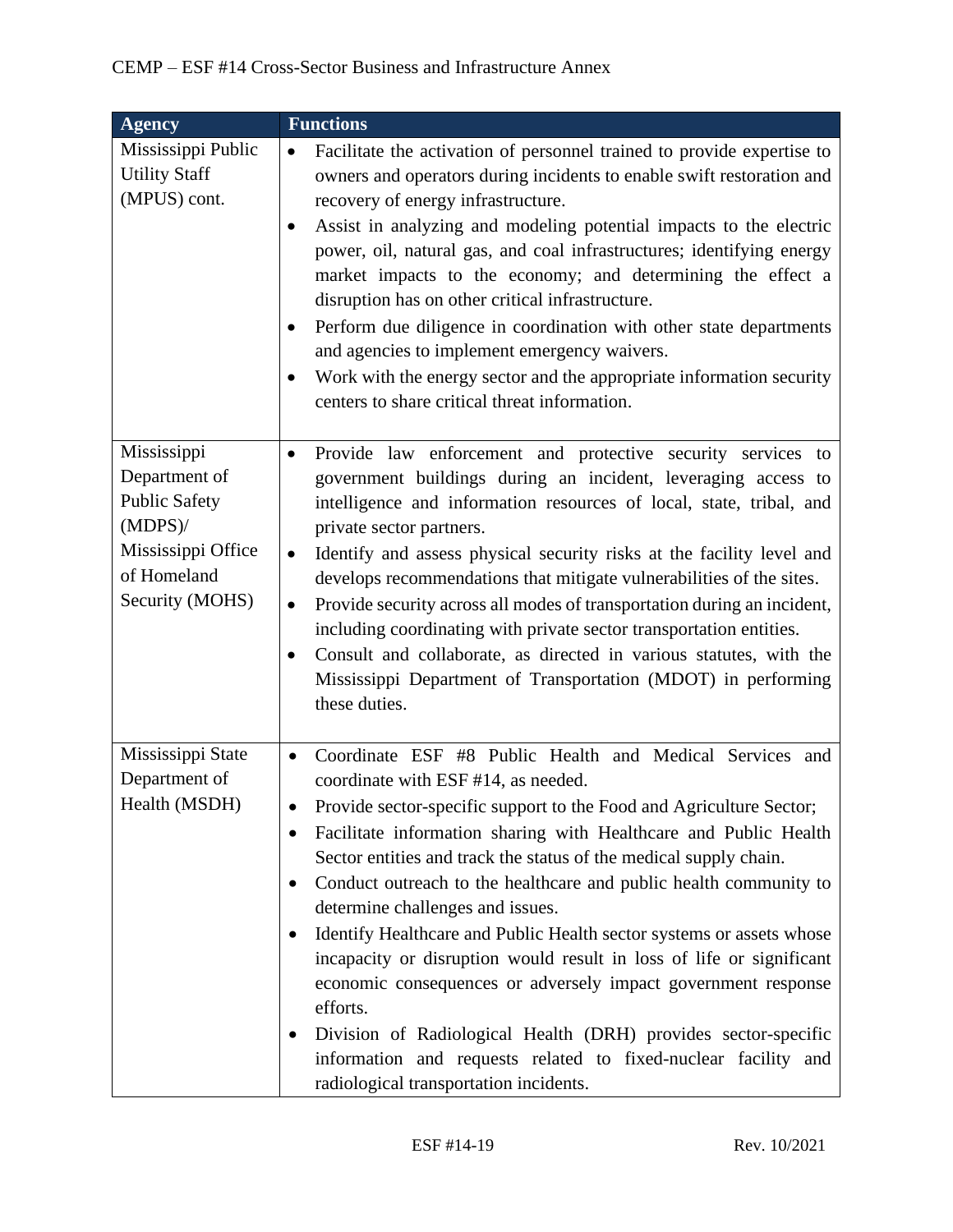| <b>Agency</b>                                                   | <b>Functions</b>                                                                                                                                                                                                                                                                                                                                                                                                                                                                                                                                                                                                                                                                                                                                                                                                                                                |
|-----------------------------------------------------------------|-----------------------------------------------------------------------------------------------------------------------------------------------------------------------------------------------------------------------------------------------------------------------------------------------------------------------------------------------------------------------------------------------------------------------------------------------------------------------------------------------------------------------------------------------------------------------------------------------------------------------------------------------------------------------------------------------------------------------------------------------------------------------------------------------------------------------------------------------------------------|
| Mississippi<br>Department of<br>Transportation<br>(MDOT)        | Coordinate ESF #1 Transportation and coordinate with ESF #14, as<br>$\bullet$<br>needed.<br>Work with federal partners, local and state transportation<br>$\bullet$<br>departments, and industry partners to capture, assess, and report<br>damage to the Transportation Systems Sector.<br>Analyze the impact of the incident on transportation operations,<br>$\bullet$<br>statewide and regionally.<br>Address private sector requests for support and offers of assistance.<br>$\bullet$<br>Facilitate Transportation Systems Sector incident-related information<br>sharing and situational awareness across public and private sector<br>partners.                                                                                                                                                                                                        |
| Mississippi Public<br>Service<br>Commission<br>(MPSC)           | Coordinate ESF #10 Oil and Hazardous Materials Response and<br>$\bullet$<br>coordinate with ESF #14, as needed.<br>Develop and maintain a capacity for technical assistance to recognize<br>$\bullet$<br>risks to Water and Wastewater Sector systems that affect public health<br>and economic viability.<br>In cooperation with state, local, and tribal governments and water<br>$\bullet$<br>industry officials, provide information on water and wastewater<br>operational status and the requirements for and the availability of<br>materials and services critical to restoring water operations.<br>Coordinate through ESF #3 with ESF#14 to facilitate the activation<br>of personnel trained to provide expertise to state agencies during<br>incidents to enable swift restoration and recovery of drinking water<br>and wastewater infrastructure. |
| Mississippi<br>Department of<br>Environmental<br>Quality (MDEQ) | Ensure that air, water, and solid waste standards are met in managing<br>$\bullet$<br>debris and waste materials collection and disposal.<br>Ensure that transportation activities meet air emission, stormwater,<br>$\bullet$<br>wastewater, and other environmental standards.                                                                                                                                                                                                                                                                                                                                                                                                                                                                                                                                                                                |
| Mississippi<br>Insurance<br>Department (MID)                    | Support the development of an SOP in conjunction with the primary<br>$\bullet$<br>and supporting agencies;<br>Provide information on disaster losses.<br>$\bullet$<br>Supply additional resource support.<br>$\bullet$<br>Provide information relative to safety issues for inclusion in news<br>statements and other issues.                                                                                                                                                                                                                                                                                                                                                                                                                                                                                                                                   |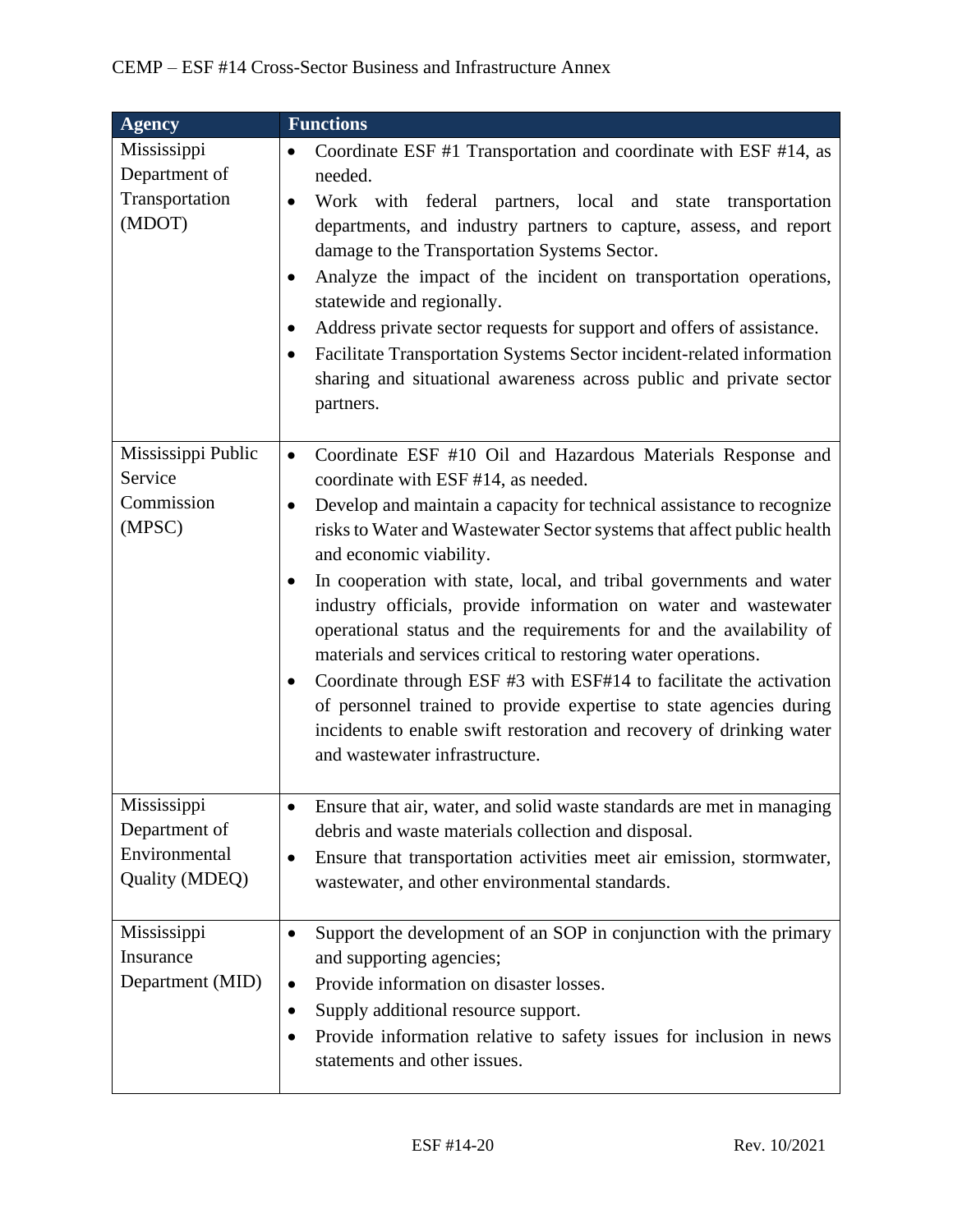| <b>Agency</b>                                                                                      | <b>Functions</b>                                                                                                                                                                                                                                                                                                                                                                                                                                                                                                                                                                                                                                                                                                                                                                                                                                                                                                                                         |
|----------------------------------------------------------------------------------------------------|----------------------------------------------------------------------------------------------------------------------------------------------------------------------------------------------------------------------------------------------------------------------------------------------------------------------------------------------------------------------------------------------------------------------------------------------------------------------------------------------------------------------------------------------------------------------------------------------------------------------------------------------------------------------------------------------------------------------------------------------------------------------------------------------------------------------------------------------------------------------------------------------------------------------------------------------------------|
| Mississippi<br>Insurance<br>Department (MID)<br>cont.                                              | Provide information relative to insured losses to determine unmet<br>$\bullet$<br>needs.<br>Analyze and make recommendations on ESF #14.<br>$\bullet$                                                                                                                                                                                                                                                                                                                                                                                                                                                                                                                                                                                                                                                                                                                                                                                                    |
| Mississippi<br>Development<br>Authority (MDA)                                                      | Assist in gathering and providing information to ESF #5 and #14 for<br>$\bullet$<br>establishing priorities.<br>Support the development of SOPs in conjunction with the primary and<br>٠<br>secondary agencies.<br>Assist ESF #14 and other state agencies on procedures and processes<br>to acquire services and support, including emergency contact<br>information and coordination of private-sector business services or<br>commodities available for emergency use.<br>Works with private-sector business providers to restore facilities and<br>services to pre-existing capabilities.<br>Provides data and conducts outreach to the business community-<br>including utilizing local stakeholder networks-to determine disaster<br>damage and resource needs.<br>Identifies options to help businesses resume operations and to<br>$\bullet$<br>incentivize growth following disasters.<br>Support action planning and development.<br>$\bullet$ |
| Mississippi<br>Voluntary<br>Organizations<br><b>Active in Disasters</b><br>(MSVOAD)<br>Mississippi | Assist in gathering and providing information to ESF #5 and #14 for<br>$\bullet$<br>establishing priorities.<br>Support the development of SOPs in conjunction with the primary and<br>secondary agencies.<br>Provide support, guidance, and liaison for donations management<br>operations.<br>Provide disaster information on Mississippi Volunteer Organizations<br>$\bullet$<br>Active in Disasters (MSVOAD) operations for situation reporting.<br>Support action planning and development.<br>$\bullet$                                                                                                                                                                                                                                                                                                                                                                                                                                            |
| Commission for<br><b>Volunteer Service</b><br>(MCVS)                                               | Assist in gathering and providing information to ESF #5 and #14 for<br>$\bullet$<br>establishing priorities.<br>Support the development of SOPs in conjunction with the primary and<br>$\bullet$<br>secondary agencies.                                                                                                                                                                                                                                                                                                                                                                                                                                                                                                                                                                                                                                                                                                                                  |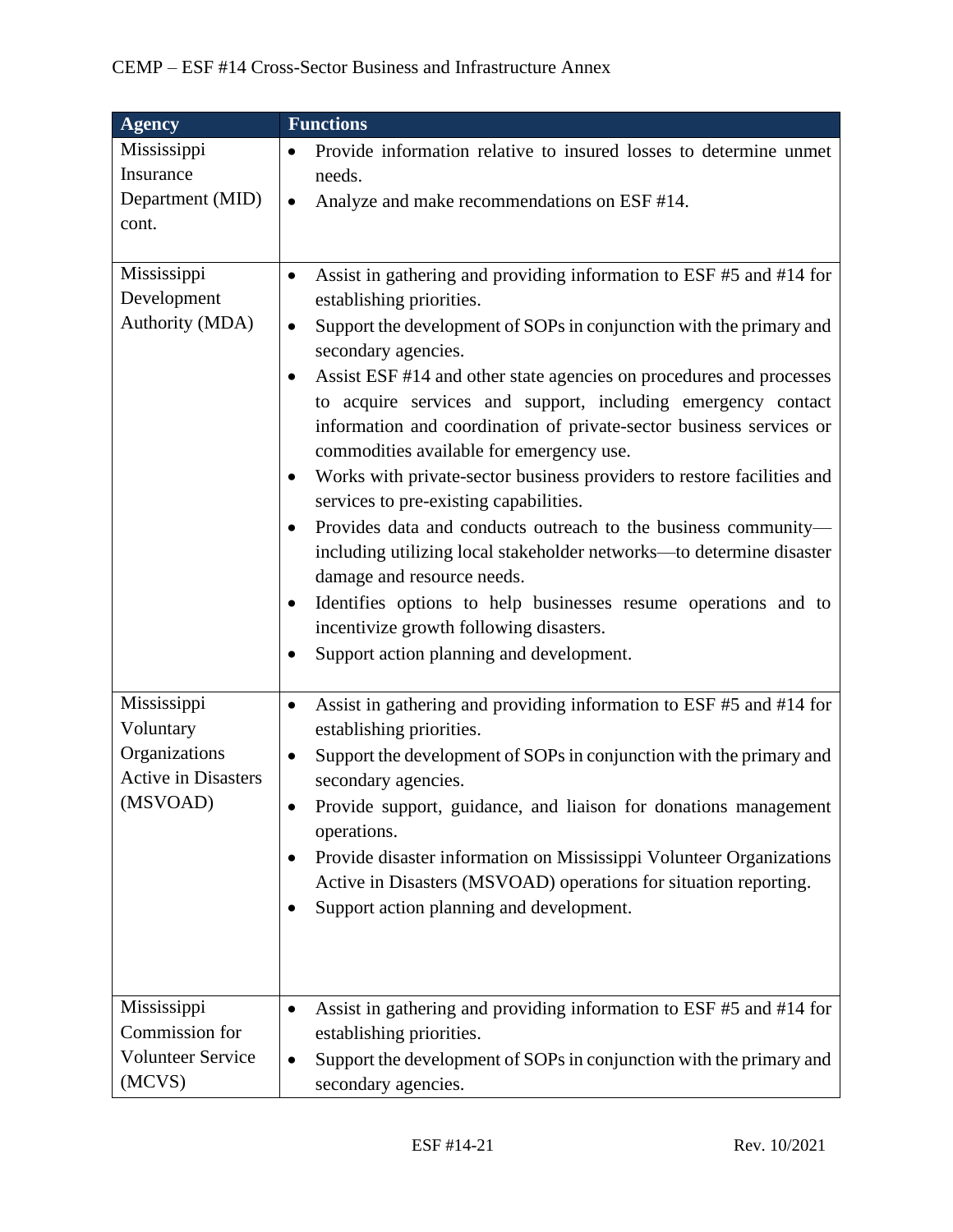| <b>Agency</b>                                                               | <b>Functions</b>                                                                                                                                                                                                                                                                                                                                                                                                                                                                                                                                                                                                                                                                                                                                                                                  |
|-----------------------------------------------------------------------------|---------------------------------------------------------------------------------------------------------------------------------------------------------------------------------------------------------------------------------------------------------------------------------------------------------------------------------------------------------------------------------------------------------------------------------------------------------------------------------------------------------------------------------------------------------------------------------------------------------------------------------------------------------------------------------------------------------------------------------------------------------------------------------------------------|
| Mississippi<br>Commission for<br><b>Volunteer Service</b><br>(MCVS) cont.   | Provide support, guidance, and liaison for donations management<br>٠<br>operations.<br>Provide disaster information on Mississippi Commission for<br>$\bullet$<br>Volunteer Service (MCVS) operations for situation reporting.<br>Support action planning and development.<br>$\bullet$                                                                                                                                                                                                                                                                                                                                                                                                                                                                                                           |
| Mississippi<br>Department of<br>Information<br>Technology<br>Services (ITS) | Assist in gathering and providing information to ESF #5 and #14 for<br>٠<br>establishing priorities.<br>Support the development of SOPs in conjunction with the primary and<br>٠<br>secondary agencies.<br>Assist ESF #14 and other state agencies on procedures and processes<br>$\bullet$<br>to acquire services and support, including emergency contact<br>information and coordination of private-sector telecommunications<br>equipment available for emergency use.<br>Works with private-sector communications providers to restore<br>facilities to pre-existing capabilities.<br>Provides data and conducts outreach to the business community-<br>including utilizing local stakeholder networks—to determine disaster<br>damage and resource needs.                                   |
| Mississippi<br>Wireless<br>Communications<br>Commission<br>(WCC)            | Assist in gathering and providing information to ESF #5 and #14 for<br>$\bullet$<br>establishing priorities.<br>Support the development of SOPs in conjunction with the primary and<br>$\bullet$<br>secondary agencies.<br>Assist ESF #14 and other state agencies on procedures and processes<br>٠<br>to acquire services and support, including emergency contact<br>information and coordination of private-sector telecommunications<br>equipment available for emergency use.<br>Works with private-sector communications providers to restore<br>$\bullet$<br>facilities to pre-existing capabilities.<br>Provides data and conducts outreach to the business community-<br>$\bullet$<br>including utilizing local stakeholder networks-to determine disaster<br>damage and resource needs. |

**e. Business and Industry Partners.** Business and industry partners support the state's response and recovery operations either through voluntary actions to help ensure business continuity or by complying with applicable laws and regulations. Business and industry partners can support ESF #14 through the following activities: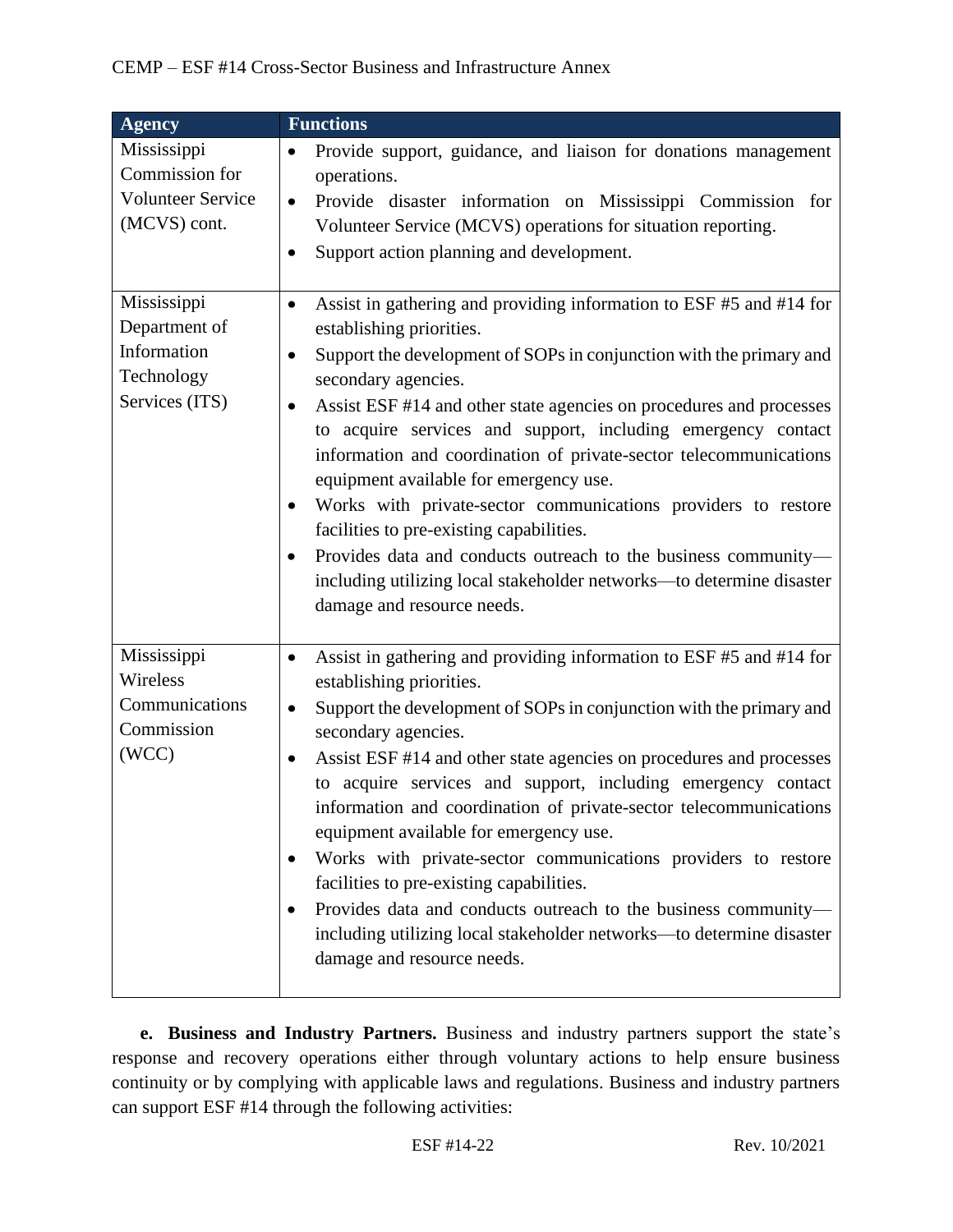**(1)** Establish an emergency management organization to facilitate interaction, communication, and coordination with local, tribal, and state partners.

**(2)** Provide goods and services through contractual arrangements or government purchases, or and where appropriate, mutual support agreements with impacted communities.

**(3)** Develop, validate, exercise, and implement security and business continuity plans to ensure their capability to deliver goods and services. Plans should include procedures to:

**(a)** Determine the impact of an incident on the business involved and forecast cascading effects of interdependencies between sectors.

**(b)** Coordinate with local, state, and tribal emergency management organizations to gain and maintain situational awareness of operations, customer and employee safety, and communications through formal exchanges: daily situation reports, conventional news media, and social media sources.

**(c)** Facilitate a shared situational awareness with local, tribal, and state emergency management organizations.

**(d)** Coordinate and set priorities for incident management support and response and the rationing or prioritizing of the delivery of goods and services after an incident.

**(e)** Inform state decision-makers to help determine appropriate recovery and reconstitution measures, mainly when they may result in indemnity, liability, or business losses for the private sector.

**(f)** Support local, tribal, and state partners to obtain goods and services necessary for the restoration and recovery of impacted businesses and industries on a priority basis.

**(4)** Conduct assessments of, and develop contingency plans for supply chain disruption.

**(5)** Coordinate plans for security and continuity/contingency programs with local, tribal, and state partners.

**7. AUTHORITIES and REFERENCES.** The procedures in this ESF #14 Cross-Sector Business and Infrastructure Annex are built on the core coordinating structures of the CEMP and references listed below. The specific responsibilities of each department and agency are described in the respective ESF, Support, and Incident Annexes, internal agency plans, policies, and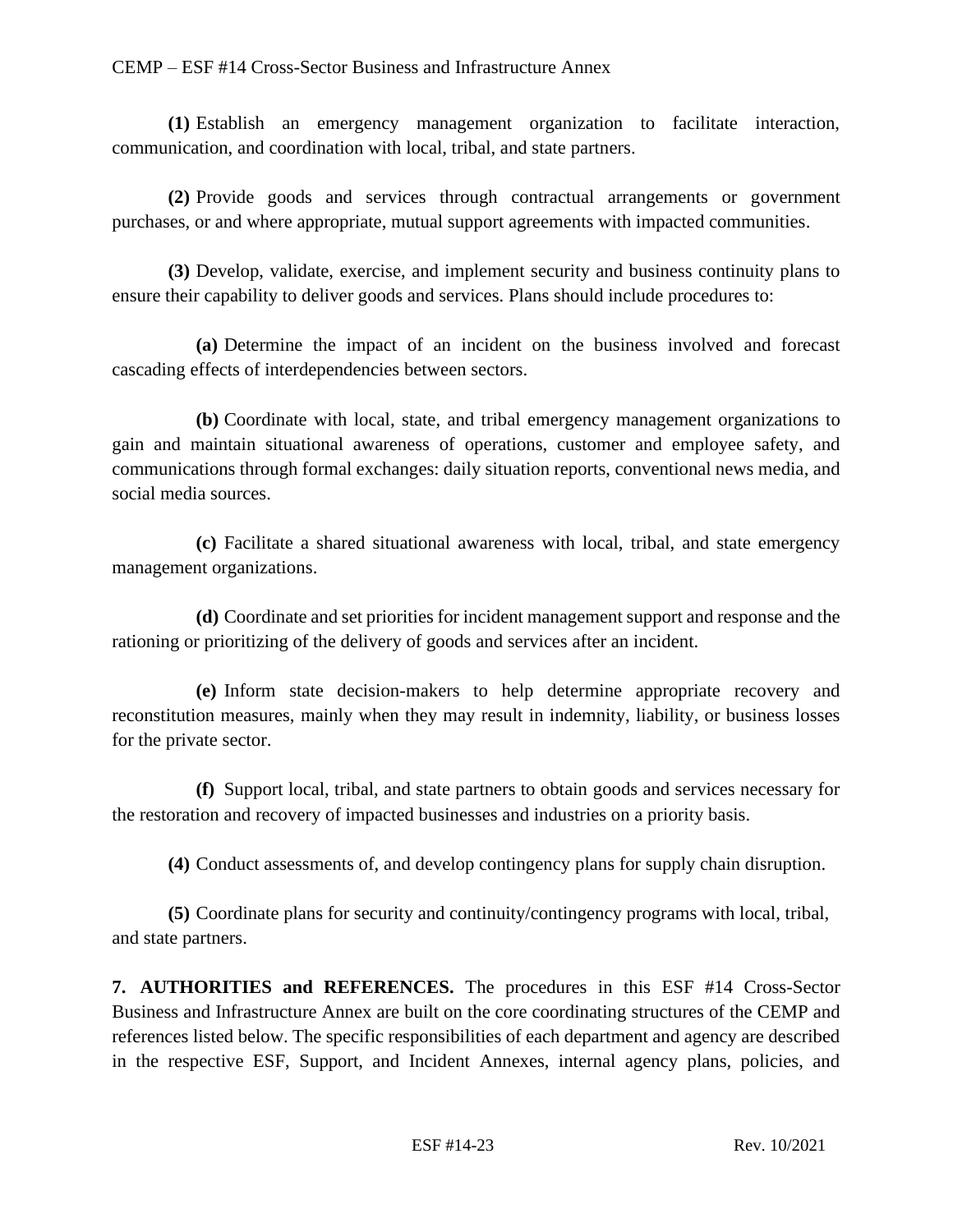procedures. See the CEMP Base Plan, SEOC Operations Section, or ESF #14 for a comprehensive list of Authorities and References.

- **a.** Robert T. Stafford Disaster Relief and Emergency Assistance Act; amended the Disaster Relief Act of 1974, PL 93-288. [https://www.fema.gov/sites/default/files/2020-03/stafford-act\\_2019.pdf](https://www.fema.gov/sites/default/files/2020-03/stafford-act_2019.pdf)
- **b.** MS Code, Ann.  $\hat{A}\$  33-15(1972): Mississippi Emergency Management Act of 1995, Title 33-15, et al. [Successor to Mississippi Emergency Management Law of 1980] [MS Code 33-15](https://law.justia.com/codes/mississippi/2010/title-33/15/)
- **c.** National Incident Management System, Third Edition, October 2017 <https://www.fema.gov/media-library/assets/documents/148019>
- **d.** National Response Framework, Fourth Edition, October 2019 [https://www.fema.gov/sites/default/files/2020-04/NRF\\_FINALApproved\\_2011028.pdf](https://www.fema.gov/sites/default/files/2020-04/NRF_FINALApproved_2011028.pdf)
- **e.** National Disaster Recovery Framework, Second Edition, June 2016 [https://www.fema.gov/sites/default/files/2020-](https://www.fema.gov/sites/default/files/2020-06/national_disaster_recovery_framework_2nd.pdf) [06/national\\_disaster\\_recovery\\_framework\\_2nd.pdf](https://www.fema.gov/sites/default/files/2020-06/national_disaster_recovery_framework_2nd.pdf)
- **f.** National Protection Framework, Second Edition, June 2016 [https://www.fema.gov/sites/default/files/2020-04/National\\_Protection\\_Framework2nd](https://www.fema.gov/sites/default/files/2020-04/National_Protection_Framework2nd-june2016.pdf)[june2016.pdf](https://www.fema.gov/sites/default/files/2020-04/National_Protection_Framework2nd-june2016.pdf)
- **g.** National Prevention Framework, Second Edition, June 2016 [https://www.fema.gov/sites/default/files/2020-04/National\\_Prevention\\_Framework2nd](https://www.fema.gov/sites/default/files/2020-04/National_Prevention_Framework2nd-june2016.pdf)[june2016.pdf](https://www.fema.gov/sites/default/files/2020-04/National_Prevention_Framework2nd-june2016.pdf)
- **h.** National Mitigation Framework, Second Edition, June 2016 [https://www.fema.gov/sites/default/files/2020-](https://www.fema.gov/sites/default/files/2020-04/National_Mitigation_Framework2nd_june2016.pdf) [04/National\\_Mitigation\\_Framework2nd\\_june2016.pdf](https://www.fema.gov/sites/default/files/2020-04/National_Mitigation_Framework2nd_june2016.pdf)
- **i.** FEMA National Incident Support Manual, Change 1, January 2013 [https://www.fema.gov/sites/default/files/2020-](https://www.fema.gov/sites/default/files/2020-04/FEMA_National_Incident_Support_Manual-change1.pdf) [04/FEMA\\_National\\_Incident\\_Support\\_Manual-change1.pdf](https://www.fema.gov/sites/default/files/2020-04/FEMA_National_Incident_Support_Manual-change1.pdf)
- **j.** FEMA Incident Action Planning Guide, July 2015 [https://www.fema.gov/sites/default/files/2020-](https://www.fema.gov/sites/default/files/2020-07/Incident_Action_Planning_Guide_Revision1_august2015.pdf) [07/Incident\\_Action\\_Planning\\_Guide\\_Revision1\\_august2015.pdf](https://www.fema.gov/sites/default/files/2020-07/Incident_Action_Planning_Guide_Revision1_august2015.pdf)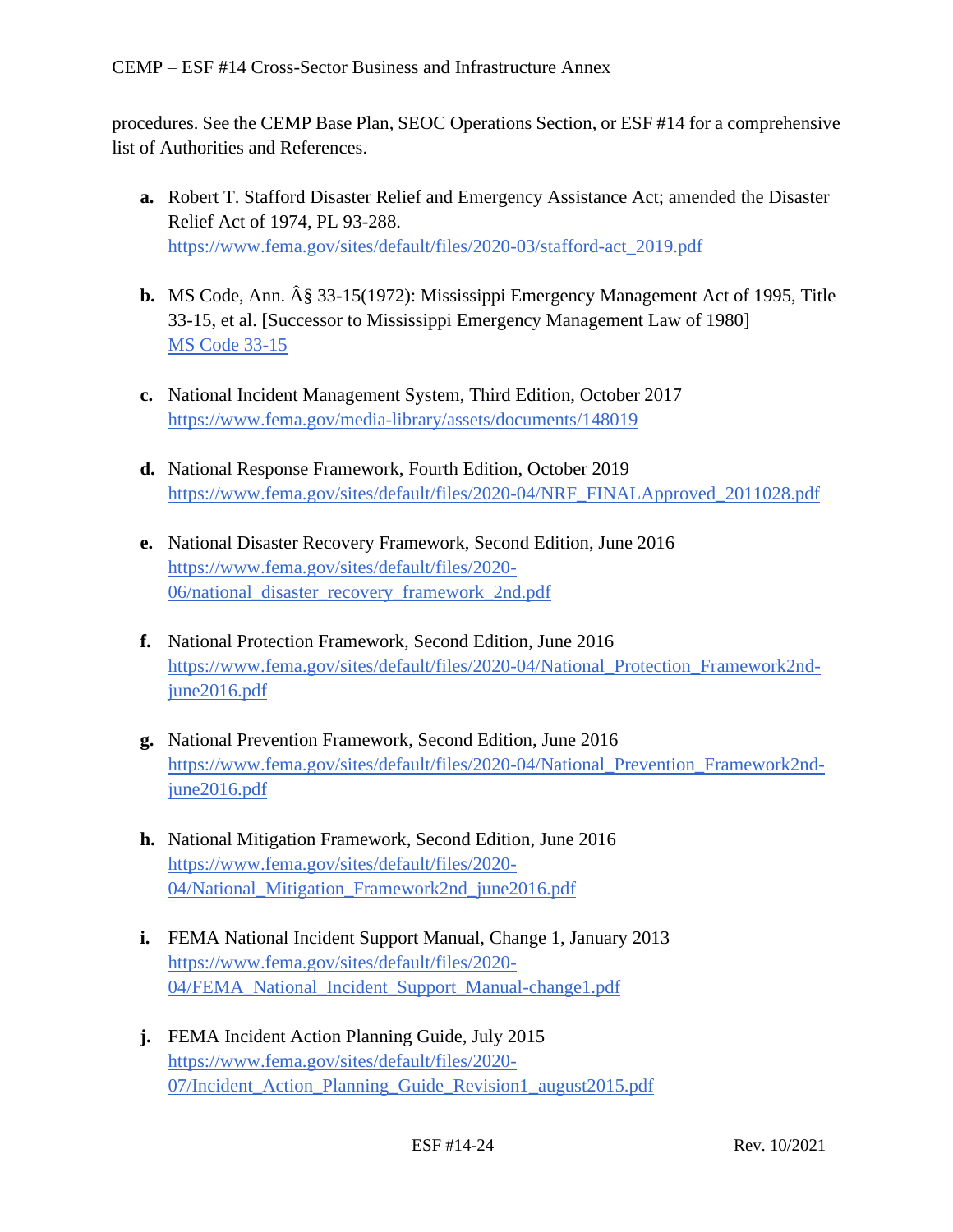- **k.** FEMA Developing and Maintaining Emergency Operations Plan, Comprehensive Preparedness Guide (CPG) 101, Version 3.0, September 2021 [https://www.fema.gov/sites/default/files/documents/fema\\_cpg-101-v3-developing](https://www.fema.gov/sites/default/files/documents/fema_cpg-101-v3-developing-maintaining-eops.pdf)[maintaining-eops.pdf](https://www.fema.gov/sites/default/files/documents/fema_cpg-101-v3-developing-maintaining-eops.pdf)
- **l.** State of Mississippi Comprehensive Emergency Management Plan, January 2022 [MEMA Downloads/CEMP](https://msmema.sharepoint.com/Shared%20Documents/Forms/AllItems.aspx?id=%2FShared%20Documents%2FMEMA%20Downloads%2FComprehensive%20Emergency%20Management%20Plan%20%2D%202022&viewid=8f98db8b%2D85b5%2D471a%2Db3cc%2D6cc4ee9e7407)
- **m.** MEMA Response Framework, March 2021 [MEMA Downloads/MEMA Publications](https://msmema.sharepoint.com/Shared%20Documents/Forms/AllItems.aspx?viewid=8f98db8b%2D85b5%2D471a%2Db3cc%2D6cc4ee9e7407&id=%2FShared%20Documents%2FMEMA%20Downloads%2FMEMA%20Publications)

The MEMA reference repository, containing the CEMP base plan, associated annexes, appendices, and other supporting documents, can be found at [MEMA Downloads.](https://msmema.sharepoint.com/:f:/g/EqOo4aFNl0dPjja3MdSpSSsBlSoSLEznRJvlUGHnID2Crw?e=G23aoB)

Most Mississippi emergency management stakeholders have access to the MEMA Downloads site. However, non-registered stakeholders may gain access to the repository by submitting an e-mail request to [preparedness@mema.ms.gov.](mailto:preparedness@mema.ms.gov)

**8. REVIEW AND MAINTENANCE.** At a minimum, the ESF #14 Cross-Sector Business and Infrastructure Annex Coordinating Agency will conduct an annual review of this annex with all support agencies. Additional assessments may be performed if the experience with an incident or regulatory changes indicates a need. Recommended changes will be submitted to MEMA for approval and distribution. Submit recommendations via e-mail to [preparedness@mema.ms.gov.](mailto:preparedness@mema.ms.gov)